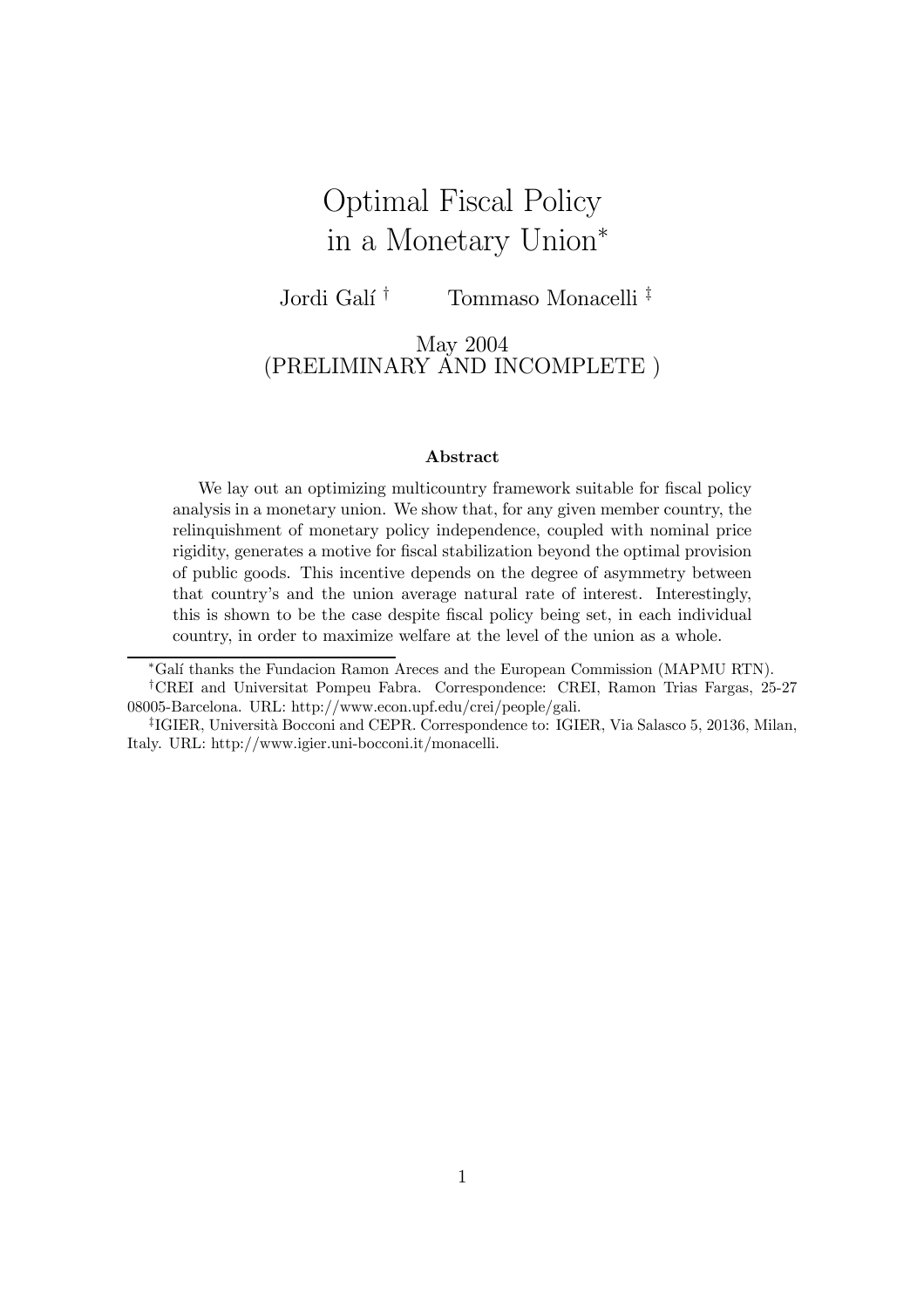## 1 Introduction

The creation of the European Monetary Union (EMU) has led to an array of new challenges for policymakers. Those challenges have been reflected most visibly in the controversies surrounding the implementation (and violation) of the Stability and Growth Pact (SGP), as well as in the frequent criticisms regarding the suitability of the interest rate decisions (or lack thereof) made by the European Central Bank (ECB) since its inception. From the perspective of macroeconomic theory, the issues raised by EMU have created an urgent need for an analytical framework that would allow us to evaluate alternative monetary and fiscal policy arrangements for EMU and other monetary unions that may arise in the future.

In our opinion that analytical framework has to meet several desiderata. First, it has to incorporate some of the main features characterizing the optimizing models with nominal rigidities that have been developed and used for monetary policy analysis in recent years. Secondly, it should contain a fiscal policy sector, with a motive for public consumption, and a purposeful fiscal authority. Thirdly, the framework should incorporate many interlinked open economies.

It is worth noticing that while several examples of optimizing sticky price models of the world economy can be found in the literature, tractability often requires that they be restricted to two-country world economies.<sup>1</sup> While such a framework may be useful to discuss issues pertaining to the links between two large economies (say, the U.S. and the euro area), it can hardly be viewed as a realistic description of the incentives and constraints facing policymakers in a monetary union like EMU, currently made up of twelve countries (each with an independent fiscal authority), but expected to accommodate as many as thirteen additional members over the next few years. Clearly, and in contrast with models featuring two large economies, the majority of the countries in EMU will be small relative to the union as a whole. As a result, some of its policy decisions will have very little impact on other countries. While it should certainly be possible, as a matter of principle, to modify some of the existing two-country models to incorporate an arbitrarily large number of countries (i.e., an N-country model, for large  $N$ ), it is clear that such undertaking would render the resulting model virtually intractable.

In the present paper we propose a tractable framework for policy analysis in a monetary union that meets the three desiderata listed above. From a modelling perspective, the framework draws significantly from our earlier work on optimal monetary policy in a small open economy (Galí and Monacelli (2002); GM-I, henceforth), though suitably modified here to address a very different set of issues. In particular, as in GM-I, we model the world (union) economy as a continuum of small open economies; as shown below, this approach allows to overcome the likely tractability problems associated with "large N," by making each economy of negligible size

<sup>1</sup>Just to name a few within the New Open Economy Macroeconomics stream, Corsetti and Pesenti (2000), Obstfeld and Rogoff (1996), Benigno and Benigno (2003), Bachetta and van Wincoop (2000), Devereux and Engle (2003), Pappa (2003), Sutherland (2002), Kollmann (2000), Chari , Kehoe and McGrattan (2003). Only a subset of these contributions feature a role for a fiscal sector. For a recent analysis of monetary-fiscal policy interaction in a two-country setting and flexible exchange rates see Lombardo and Sutherland (2004).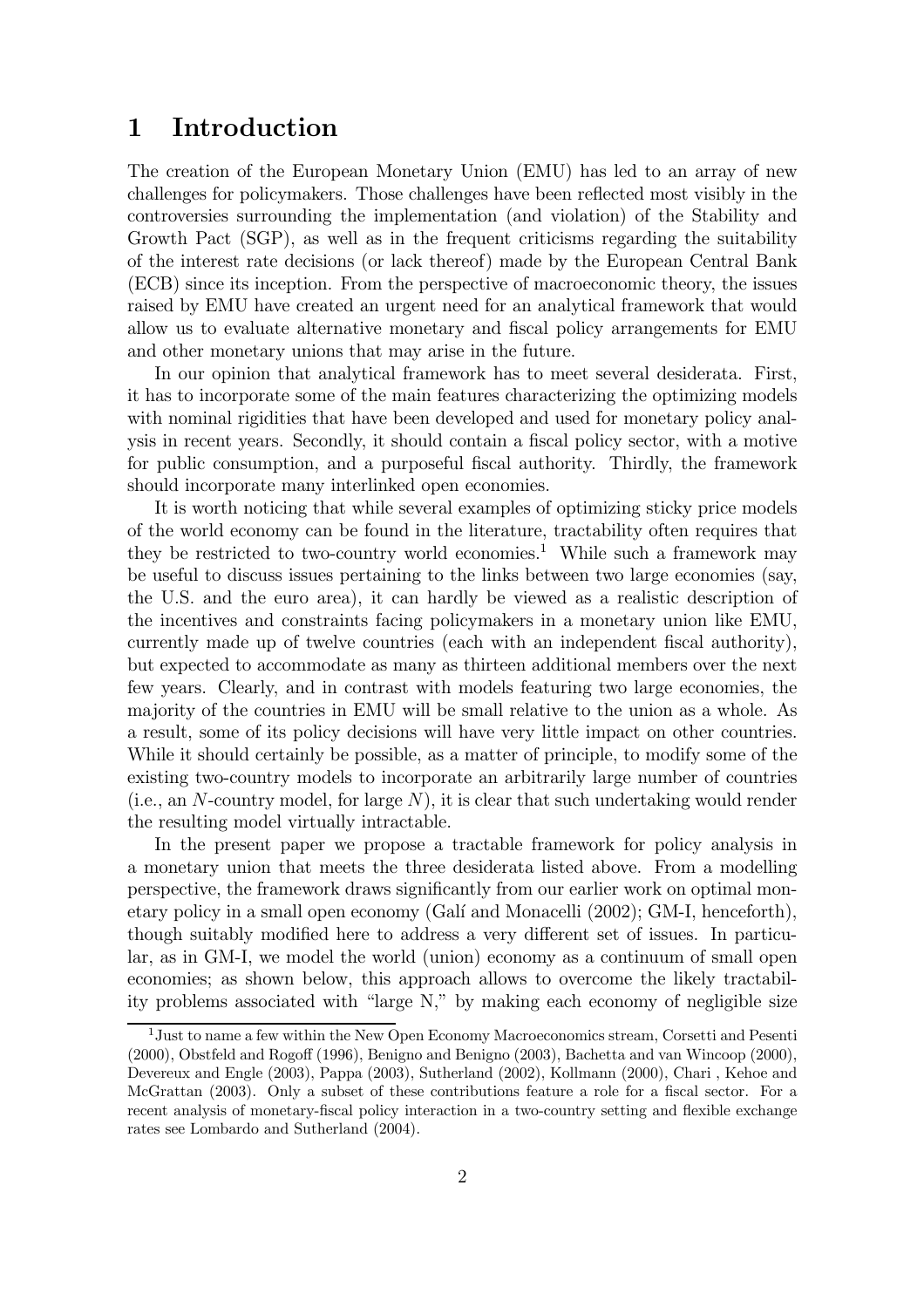relative to rest of the union.

The main differences relative to GM-I are twofold. First, we incorporate a purposeful fiscal policy sector, by having public consumption yield utility to domestic households, with the marginal value attached to that consumption being allowed to vary (stochastically) over time. Secondly, we focus our analysis on the optimal fiscal and monetary policies from the viewpoint of the monetary union as a whole. The case of the small open economy with an independent monetary policy, which was the focus of much of the analysis in GM-I, is re-visited here largely because of its usefulness as a benchmark.

Needless to say, our framework is highly abstract at this point. First, and largely in order to meet our self-imposed tractability requirement, we restrict ourselves to lessthan-general parametric specifications for utility and technology, and ignore capital accumulation. Our model also ignores many aspects that are likely to be relevant for the design of optimal policies. Missing elements include, among others, the presence of sticky wages (along with sticky prices), the need to rely on distortionary taxes, the effects of government debt policies, and the likely existence of non-fully Ricardian behavior on the part of households. We plan to incorporate some of those features in future work.

The paper is organized as follows. Section 2 develops the basic model. Section 3 characterizes the optimal monetary and fiscal policies from the perspective of a small open economy that has its own independent central bank. Section 4 solves for the globally optimal fiscal and monetary policy for a continuum of economies that share the same currency but are subject to idiosyncratic shocks to technology and households' preference for public goods. Section 5 presents some simulation results. Section 6 concludes.

# 2 A Tractable Optimizing Multicountry Model for Monetary and Fiscal Policy Analysis

We model the world economy as a *continuum of small open economies* represented by the unit interval. Since each economy is of measure zero, its domestic policy decisions do not have any impact on the rest of the world. While different economies are subject to imperfectly correlated shocks, we assume that they share identical preferences, technology, and market structure.

Next we describe in detail the problem facing households and firms located in one such economy. Before we do so, a brief remark on notation is in order. Since our focus is on the behavior of a single economy and its interaction with the world economy, and in order to lighten the notation, variables without an  $i$ -index will refer to the small open economy being modeled. Variables with an  $i \in [0, 1]$  subscript refer to economy i, one among the continuum of economies making up the world economy. Finally, variables with a *star superscript* correspond to the world economy as a whole.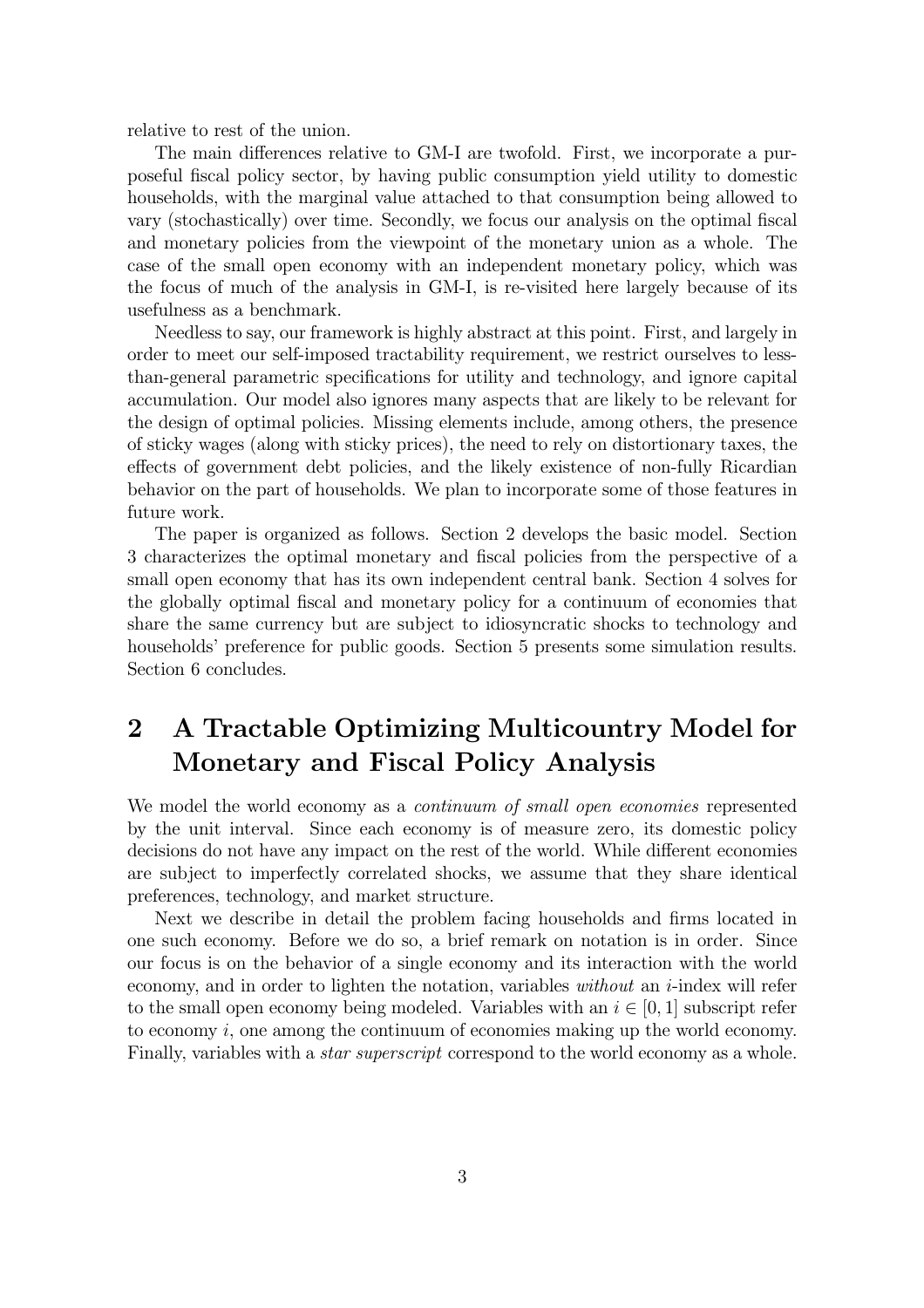### 2.1 Households

A typical small open economy is inhabited by a representative household who seeks to maximize

$$
E_0 \sum_{t=0}^{\infty} \beta^t U(C_t, N_t, G_t; \chi_t)
$$
\n(1)

where  $N_t$ ,  $C_t$ , and  $G_t$  respectively denote hours of work, private consumption, and public consumption, whereas  $\chi_t$  is a shock to the preference for public goods.

More precisely,  $C_t$  is a composite consumption index defined by

$$
C_t \equiv \frac{C_{H,t}^{1-\alpha} C_{F,t}^{\alpha}}{(1-\alpha)^{(1-\alpha)}\alpha^{\alpha}}
$$
\n(2)

where  $C_{H,t}$  is an index of consumption of domestic goods given by the CES function

$$
C_{H,t} \equiv \left(\int_0^1 C_{H,t}(j)^{\frac{\varepsilon-1}{\varepsilon}} \, dj\right)^{\frac{\varepsilon}{\varepsilon-1}}
$$

where  $j \in [0, 1]$  denotes the good variety.<sup>2</sup>  $C_{F,t}$  is an index of imported goods given by

$$
C_{F,t} \equiv \left( \int_0^1 (C_{i,t})^{\frac{\eta - 1}{\eta}} \, dt \right)^{\frac{\eta}{\eta - 1}}
$$

where  $C_{i,t}$  is, in turn, an index of the quantity of goods imported from country i and consumed by domestic households. It is given by an analogous CES function:

$$
C_{i,t} \equiv \left(\int_0^1 C_{i,t}(j)^{\frac{\varepsilon-1}{\varepsilon}} \, dj\right)^{\frac{\varepsilon}{\varepsilon-1}}
$$

In addition we define  $G_t$  as a government spending index given by

$$
G_t \equiv \left(\int_0^1 G_t(j)^{\frac{\varepsilon-1}{\varepsilon}} \ d j\right)^{\frac{\varepsilon}{\varepsilon-1}}
$$

Notice that parameter  $\varepsilon > 1$  denotes the elasticity of substitution between varieties (produced within any given country). Parameter  $\alpha \in [0,1]$  is (inversely) related to the degree of home bias in preferences, and is thus a natural index of openness.

The maximization of (1) is subject to a sequence of budget constraints of the form:

$$
\int_0^1 P_{H,t}(j) C_{H,t}(j) \, dj + \int_0^1 \int_0^1 P_{i,t}(j) C_{i,t}(j) \, dj \, di \, + E_t \{Q_{t,t+1} D_{t+1}\} \le D_t + W_t N_t - T_t
$$
\n(3)

for  $t = 0, 1, 2, \dots$ , where  $P_{i,t}(j)$  is the price of variety j imported from country i (expressed in domestic currency, i.e. the currency of the importing country whose

<sup>&</sup>lt;sup>2</sup>As discussed below, each country produces a continuum of differentiated goods, represented by the unit interval.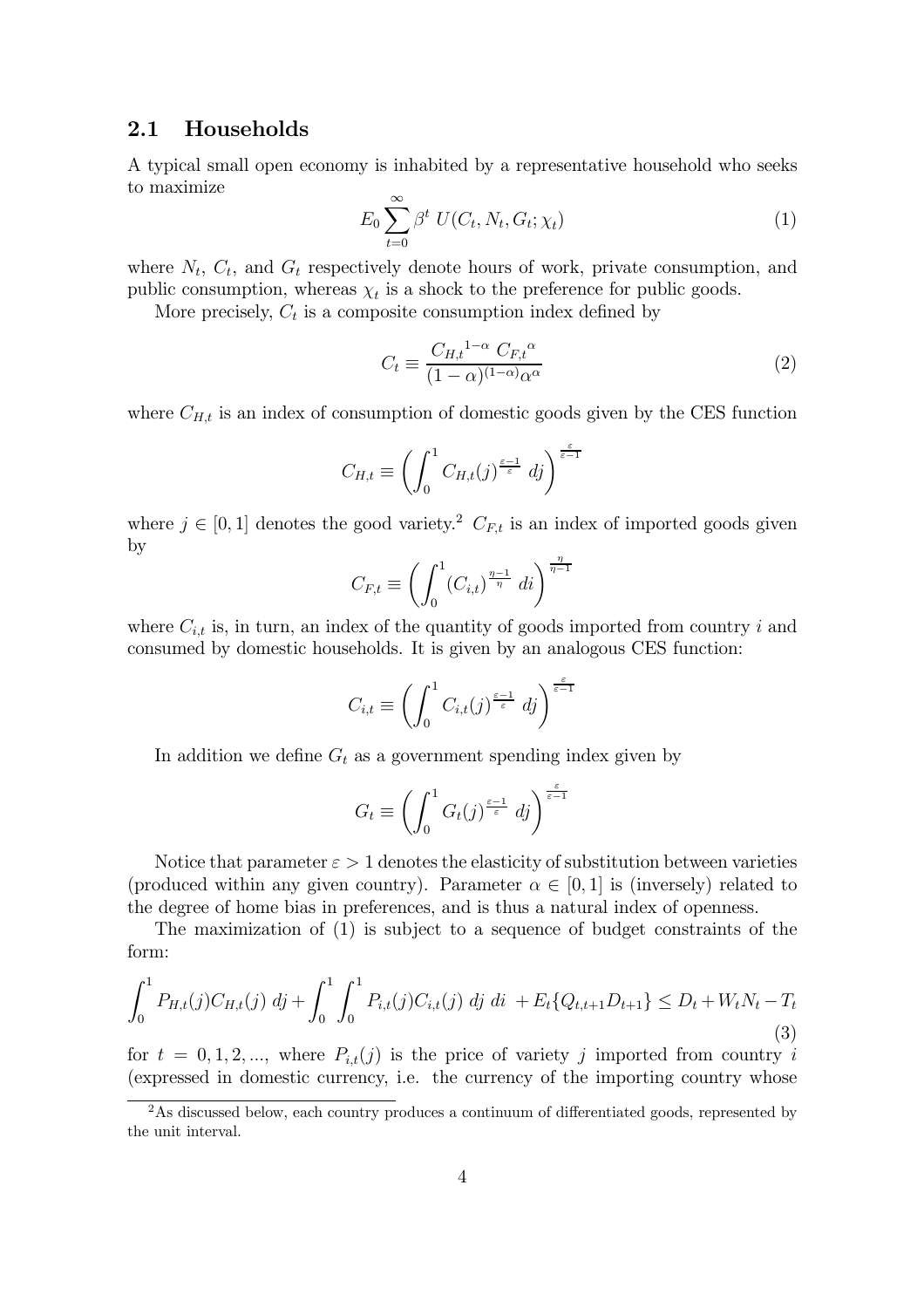economy is being modelled).  $D_{t+1}$  is the nominal payoff in period  $t+1$  of the portfolio held at the end of period t (and which includes shares in firms),  $W_t$  is the nominal wage, and  $T_t$  denotes lump-sum taxes. All the previous variables are expressed in units of domestic currency.  $Q_{t,t+1}$  is the stochastic discount factor for one-period ahead nominal payoffs relevant to the domestic household. We assume that households have access to a complete set of contingent claims, traded internationally, and that they take the level of government purchases as given.

The optimal allocation of any given expenditure within each category of goods yields the demand functions:

$$
C_{H,t}(j) = \left(\frac{P_{H,t}(j)}{P_{H,t}}\right)^{-\varepsilon} C_{H,t} \qquad ; \qquad C_{i,t}(j) = \left(\frac{P_{i,t}(j)}{P_{i,t}}\right)^{-\varepsilon} C_{i,t} \qquad (4)
$$

for all  $i, j \in [0, 1]$ , where  $P_{H,t} \equiv \left( \int_0^1 P_{H,t}(j)^{1-\varepsilon} dj \right)^{\frac{1}{1-\varepsilon}}$  is the *domestic* price index (i.e., an index of prices of domestically produced goods) and  $P_{i,t} \equiv \left(\int_0^1 P_{i,t}(j)^{1-\varepsilon} dj\right)^{\frac{1}{1-\varepsilon}}$  is a price index for goods imported from country  $i$  (expressed in domestic currency), for all  $i \in [0, 1]$ . It follows from (4) that  $\int_0^1 P_{H,t}(j) C_{H,t}(j) dj = P_{H,t} C_{H,t}$  and  $\int_0^1 P_{i,t}(j)$  $C_{i,t}(j)$  dj =  $P_{i,t}$   $C_{i,t}$ .

Furthermore, the optimal allocation of expenditures on imported goods by country of origin implies:

$$
C_{i,t} = \left(\frac{P_{i,t}}{P_{F,t}}\right)^{-\eta} C_{F,t}
$$
\n
$$
(5)
$$

for all  $i \in [0,1]$ , and where  $P_{F,t} \equiv \left(\int_0^1 P_{i,t}^{1-\eta} dt\right)^{\frac{1}{1-\eta}}$  is the price index for *imported* consumption goods, also expressed in domestic currency. Notice that (5) implies that we can write total expenditures on imported goods as  $\int_0^1 P_{i,t} C_{i,t} dt = P_{F,t} C_{F,t}$ 

Finally, the optimal allocation of expenditures between domestic and imported goods is given by:

$$
P_{H,t}C_{H,t} = (1 - \alpha) P_t C_t \qquad ; \qquad P_{F,t}C_{F,t} = \alpha P_t C_t \tag{6}
$$

where  $P_t = P_{H,t}^{1-\alpha} P_{F,t}^{\alpha}$  is the consumer price index (CPI). Notice that parameter  $\alpha$ corresponds to the share of domestic consumption allocated to imported goods. It is also in this sense that  $\alpha$  represents a natural index of openness.

Accordingly, total consumption expenditures by domestic households are given by  $P_{H,t}C_{H,t} + P_{F,t}C_{F,t} = P_tC_t$ . Thus, the period budget constraint can be rewritten as:

$$
P_t C_t + E_t \{Q_{t,t+1} D_{t+1}\} \le D_t + W_t N_t + T_t \tag{7}
$$

In what follows we specialize our specification of preferences in two ways. First, we let period utility take the form

$$
U(C_t, N_t, G_t; \chi_t) \equiv \log C_t + \chi_t \, \log G_t - \frac{N_t^{1+\varphi}}{1+\varphi} \tag{8}
$$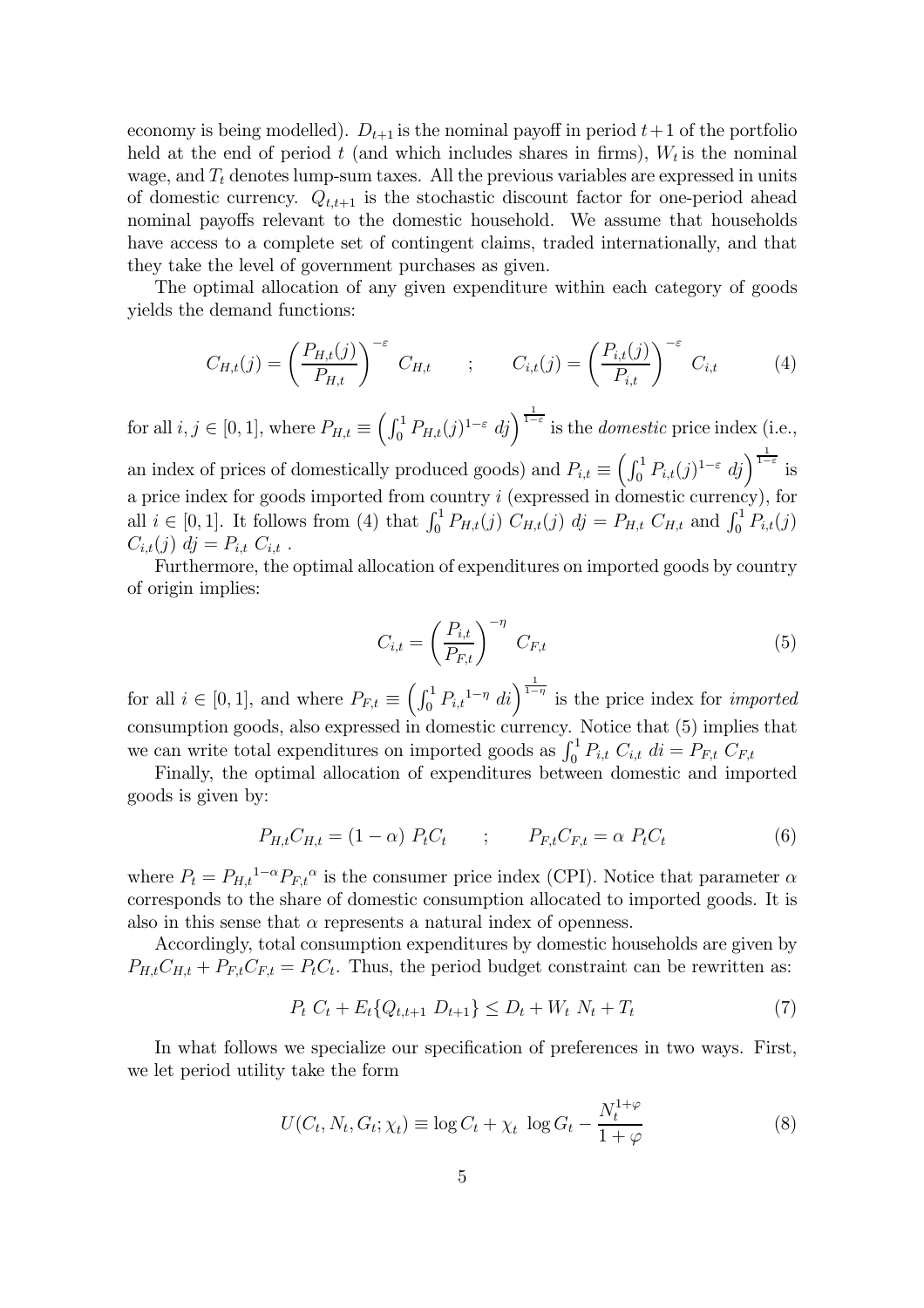which is consistent with balanced growth. Secondly, we restrict our analysis to the case of a unit elasticity of substitution between goods produced in different foreign countries, i.e.,  $\eta = 1$ . In that case we have

$$
p_{F,t} = \int_0^1 p_{i,t} \ dt
$$

where  $p_{F,t} \equiv \log P_{F,t}$  and  $p_{i,t} \equiv \log P_{i,t}$ .

Then we can rewrite the remaining optimality conditions for the household's problem as follows:

$$
C_t N_t^{\varphi} = \frac{W_t}{P_t} \tag{9}
$$

which is a standard intratemporal optimality condition, and

$$
\beta \left(\frac{C_t}{C_{t+1}}\right) \left(\frac{P_t}{P_{t+1}}\right) = Q_{t,t+1} \tag{10}
$$

Taking conditional expectations on both sides of (10) and rearranging terms we obtain a conventional stochastic Euler equation:

$$
\beta R_t E_t \left\{ \left( \frac{C_t}{C_{t+1}} \right) \left( \frac{P_t}{P_{t+1}} \right) \right\} = 1 \tag{11}
$$

where  $R_t = \frac{1}{E_t\{Q_{t,t+1}\}}$  is the gross return on a riskless one-period discount bond paying off one unit of domestic currency in  $t + 1$  (with  $E_t$  { $Q_{t,t+1}$ } being its price).

For future reference it is useful to note that (9) and (11) can be respectively written in log-linearized form as:

$$
w_t - p_t = c_t + \varphi n_t
$$
  

$$
c_t = E_t \{c_{t+1}\} - (r_t - E_t \{\pi_{t+1}\} - \rho)
$$
 (12)

where lower case letters denote the logs of the respective variables,  $\rho \equiv \beta^{-1} - 1$  is the time discount rate, and  $\pi_t \equiv p_t - p_{t-1}$  is CPI inflation (with  $p_t \equiv \log P_t$ ).

#### 2.1.1 Some Definitions and Identities

Before proceeding with our analysis of the equilibrium we introduce several assumptions and definitions, and derive a number of identities that are extensively used below.

We start by defining the *bilateral terms of trade* between the domestic economy and country i as  $S_{i,t} = \frac{P_{i,t}}{P_{H,t}}$ , i.e. the price of country i's goods in terms of home goods. The effective terms of trade are thus given by

$$
\mathcal{S}_t \equiv \frac{P_{F,t}}{P_{H,t}}
$$
  
=  $\exp \int_0^1 (p_{i,t} - p_{H,t}) dt$   
=  $\exp \int_0^1 s_{i,t} dt$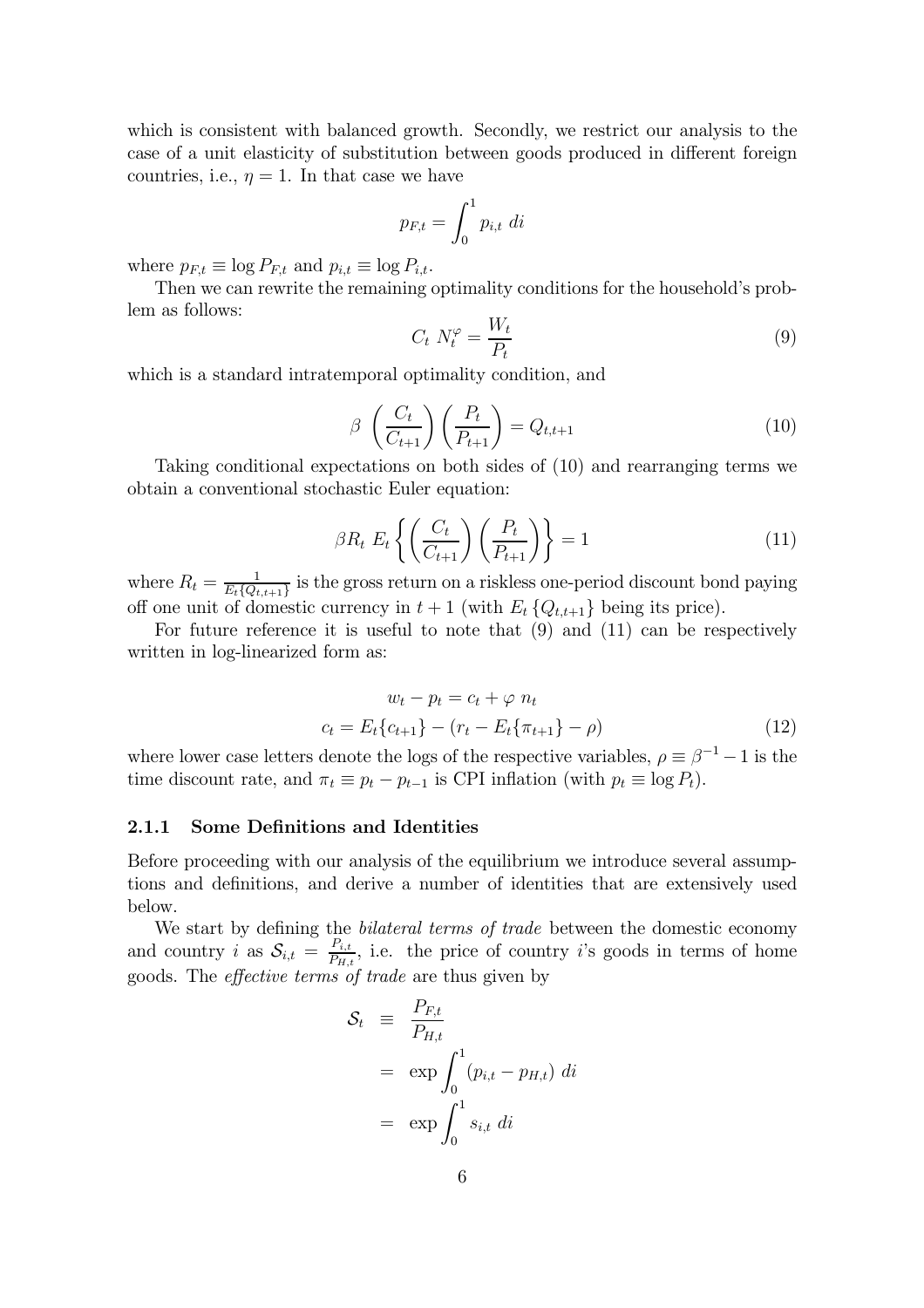where  $s_{i,t} \equiv \log \mathcal{S}_{i,t}$ . Equivalently, we have  $s_t = \int_0^1 s_{i,t} dt$ , where  $s_t \equiv \log \mathcal{S}_t$ 

Notice also that the CPI and the domestic price levels are related according to:

$$
P_t = P_{H,t} \mathcal{S}_t^{\alpha}
$$

which can be written in logs as

$$
p_t = p_{H,t} + \alpha s_t \tag{13}
$$

where  $s_t \equiv p_{F,t} - p_{H,t}$  denotes the (log) *effective terms of trade*, i.e., the price of foreign goods in terms of home goods.

It follows that domestic inflation — defined as the rate of change in the index of domestic goods prices, i.e.,  $\pi_{H,t} \equiv p_{H,t+1} - p_{H,t}$  – and CPI-inflation are linked according to:

$$
\pi_t = \pi_{H,t} + \alpha \ \Delta s_t \tag{14}
$$

which makes the gap between our two measures of inflation proportional to the percent change in the terms of trade, with the coefficient of proportionality given by the index of openness  $\alpha$ .

We assume that the *law of one price* holds for individual goods at all times (both for import and export prices), implying that  $P_{i,t}(j) = \mathcal{E}_{i,t} P_{i,t}(j)$  for all  $i, j \in [0, 1]$ , where  $\mathcal{E}_{i,t}$  is the bilateral nominal exchange rate (the price of country i's currency in terms of the domestic currency), and  $P_{i,t}^{i}(j)$  is the price of country i's good j expressed in the producer's (i.e., country i's) currency. Plugging the previous assumption into the definition of  $P_{i,t}$  one obtains  $P_{i,t} = \mathcal{E}_{i,t} P_{i,t}^i$ , where  $P_{i,t}^i \equiv \left(\int_0^1 P_{i,t}^i(j)^{1-\varepsilon} d_j\right)^{\frac{1}{1-\varepsilon}}$ . In turn, by substituting into the definition of  $P_{F,t}$  we obtain:

$$
p_{F,t} = \int_0^1 (e_{i,t} + p_{i,t}^i) \, dt
$$
  
=  $e_t + p_t^*$ 

where  $e_t \equiv \int_0^1 e_{i,t} \, dt$  is the (log) nominal effective exchange rate,  $p_{i,t}^i \equiv \log P_{i,t}^i$  is the  $(log)$  domestic price index for country  $i$  (expressed in terms of its currency), and  $p_t^* \equiv \int_0^1 p_{i,t}^i \, dt$  is the (log) world price index. Notice also that for the world as a whole there is no distinction between CPI and domestic price level, nor for their corresponding inflation rates.

Combining the previous result with the definition of the terms of trade we obtain the following expression:

$$
s_t = e_t + p_t^* - p_{H,t}
$$
 (15)

Next, we derive a relationship between the terms of trade and the real exchange rate. First, we define the *bilateral real exchange rate* with country i as  $Q_{i,t} \equiv \frac{\mathcal{E}_{i,t} P_t^i}{P_t}$ , i.e., the ratio of the two countries CPIs, both expressed in domestic currency. Let  $q_t \equiv \int_0^1 q_{i,t} \, dt$  define the (log) effective real exchange rate, where  $q_{i,t} \equiv \log Q_{i,t}$ . It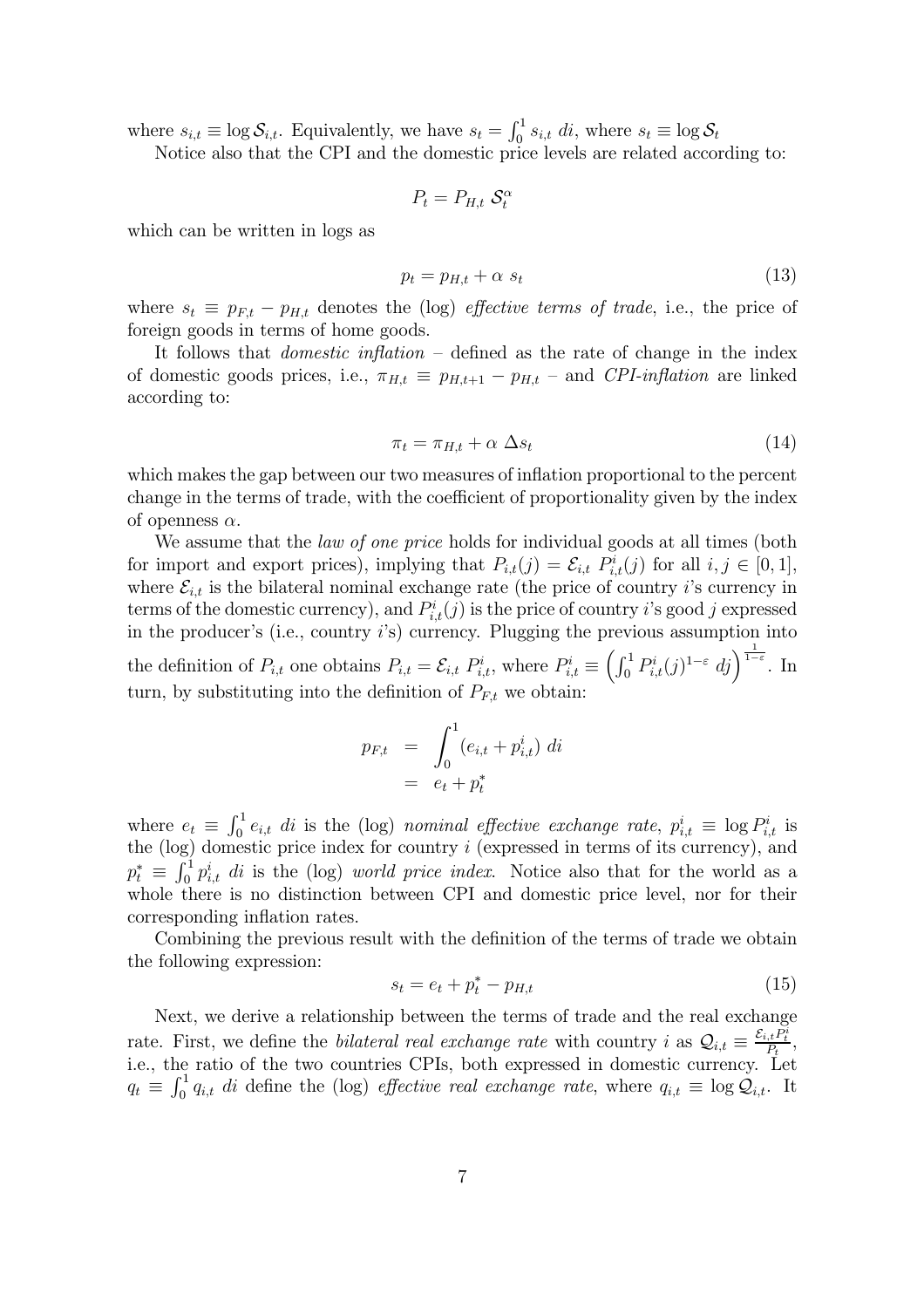follows that

$$
q_t = \int_0^1 (e_{i,t} + p_t^i - p_t) dt
$$
  
=  $e_t + p_t^* - p_t$   
=  $s_t + p_{H,t} - p_t$   
=  $(1 - \alpha) s_t$ 

#### 2.1.2 International Risk Sharing

Under the assumption of complete securities markets, a first order condition analogous to (10) must also hold for the representative household in any other country, say country i:

$$
\beta \left(\frac{C_t^i}{C_{t+1}^i}\right) \left(\frac{P_t^i}{P_{t+1}^i}\right) \left(\frac{\mathcal{E}_t^i}{\mathcal{E}_{t+1}^i}\right) = Q_{t,t+1}
$$
\n(16)

Combining (10) and (16), together with the real exchange rate definition it follows that:

$$
C_t = \vartheta_i \ C_t^i \ \mathcal{Q}_{i,t} \tag{17}
$$

for all  $i \in [0,1]$  and all t, and where  $\vartheta_i$  is a constant which will generally depend on initial conditions regarding relative net asset positions. Henceforth, and without loss of generality, we assume symmetric initial conditions (i.e., zero net foreign asset holdings and an ex-ante identical environment), in which case we have  $\vartheta_i = \vartheta = 1$ for all  $i$ <sup>3</sup>

Taking logs on both sides of  $(17)$  and integrating over i we obtain

$$
c_t = c_t^* + q_t
$$
  
=  $c_t^* + (1 - \alpha) s_t$  (18)

where  $c_t^* \equiv \int_0^1 c_t^i \, dt$  is our world consumption index. As usual, the assumption of complete markets at the international level leads to a simple relationship linking domestic consumption with world consumption and the terms of trade.

### 2.2 Allocation of Government Purchases

One of the central objectives of the present paper is to analyze the optimal determination of the level of government spending under alternative monetary policy and exchange rate regimes. Nevertheless, in all the cases considered below it is assumed that whatever the aggregate level of government spending  $G_t$ , the quantities of each type of good purchased by the government are chosen in order to minimize total cost  $\int_0^T P_{H,t}(j)G_t(j)$  dj. This yields the following set of government demand schedules:

<sup>&</sup>lt;sup>3</sup>One can easily show that in the symmetric perfect foresight steady state we also have that  $C = C^i = C^*$  and  $\mathcal{Q}_i = \mathcal{S}_i = 1$  (i.e., purchasing power parity holds), for all i. See GM-I for details.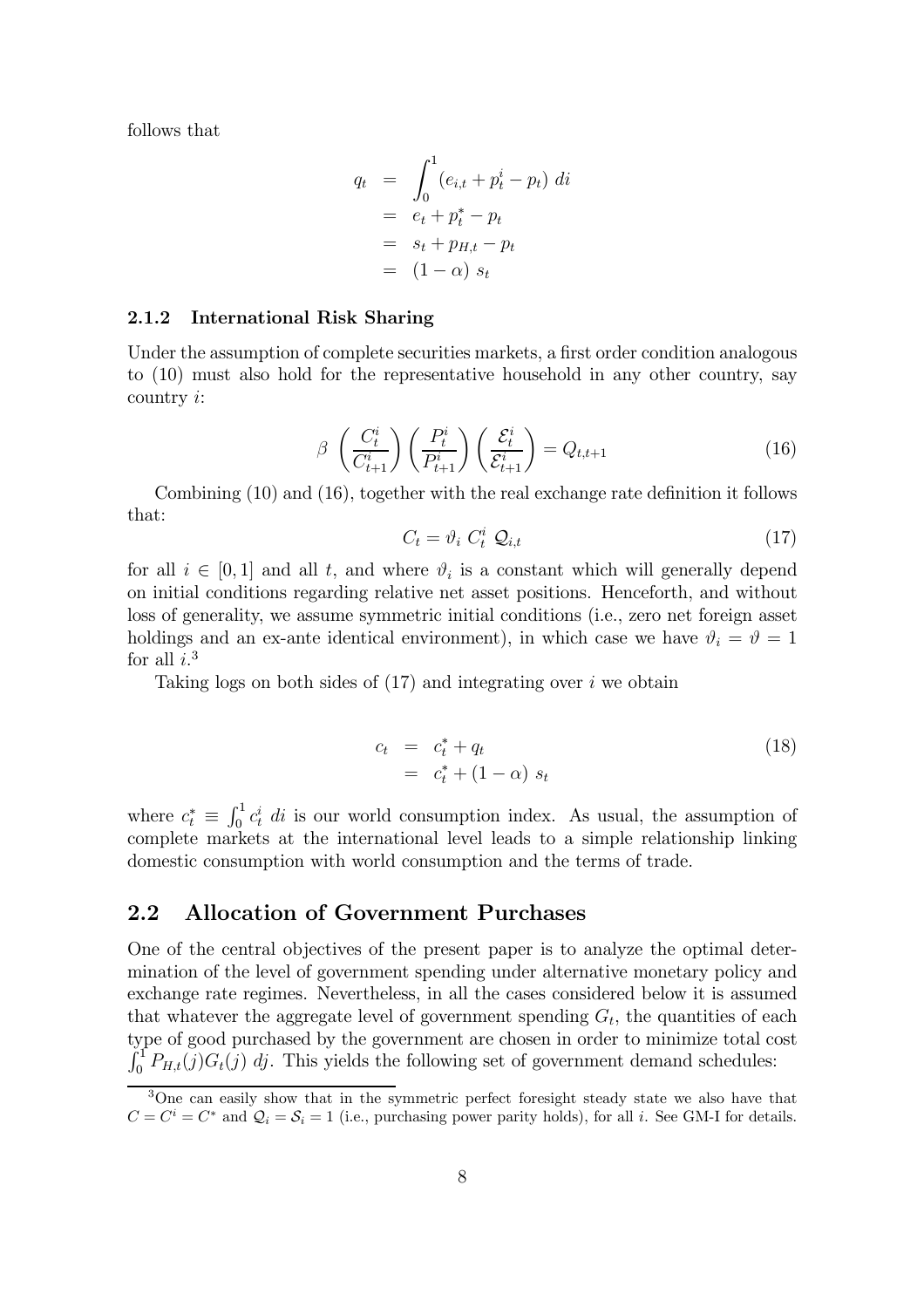$$
G_t(j) = \left(\frac{P_{H,t}(j)}{P_{H,t}}\right)^{-\varepsilon} G_t
$$

In addition, and in order to focus our attention on the determination of aggregate government spending we assume that the latter is financed by means of lump sum taxes.

### 2.3 Firms

### 2.3.1 Technology

A typical firm in the home economy produces a differentiated good with a linear technology represented by the production function

$$
Y_t(j) = A_t N_t(j) \tag{19}
$$

where  $a_t \equiv \log A_t$  follows the AR(1) process  $a_t = \rho_a a_{t-1} + \varepsilon_t^a$ , and  $j \in [0, 1]$  is a firm-specific index. Hence, the real marginal cost (expressed in terms of domestic prices) will be common across domestic firms and given by

$$
mc_t = -\nu + w_t - p_{H,t} - a_t
$$

where  $\nu \equiv -\log(1-\tau)$ , with  $\tau$  being an employment subsidy whose role is discussed later in more detail.

Let  $Y_t \equiv \left[\int_0^1 Y_t(j)^{1-\frac{1}{\varepsilon}} dj\right]^{\frac{\varepsilon}{\varepsilon-1}}$  represent an index for aggregate domestic output, analogous to the one introduced for consumption. It is useful, for future reference, to derive an approximate aggregate production function relating the previous index to aggregate employment. Hence, notice that

$$
N_t \equiv \int_0^1 N_t(j) \, dj = \frac{Y_t \, Z_t}{A_t} \tag{20}
$$

where  $Z_t \equiv \int_0^1$  $\frac{Y_t(j)}{Y_t}$  dj. In the Appendix we show that equilibrium variations in  $z_t \equiv \log Z_t$  around the perfect foresight steady state are of second order. Thus, and up to a first order approximation, we have an aggregate relationship

$$
y_t = a_t + n_t \tag{21}
$$

#### 2.3.2 Price setting

We assume that firms set prices in a staggered fashion, as in Calvo (1983). Hence, a measure  $1 - \theta$  of (randomly selected) firms sets new prices each period, with an individual firm's probability of re-optimizing in any given period being independent of the time elapsed since it last reset its price. As shown in Appendix 2 of Gal´ı and Monacelli (2002), the optimal price-setting strategy for the typical firm resetting its price in period  $t$  can be approximated by the (log-linear) rule: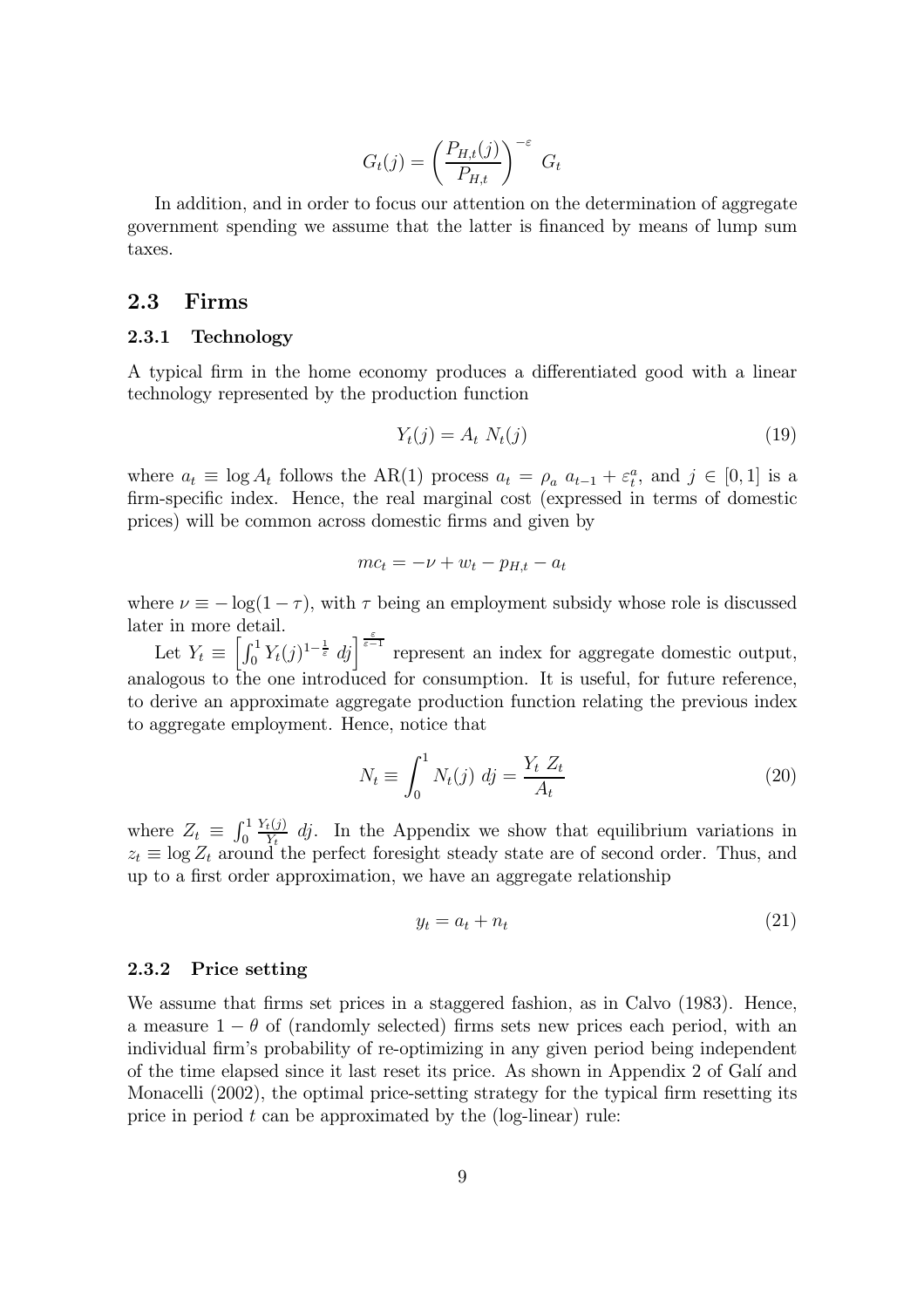$$
\overline{p}_{H,t} = \mu + (1 - \beta \theta) \sum_{k=0}^{\infty} (\beta \theta)^k E_t \{mc_{t+k} + p_{H,t}\}
$$
\n(22)

where  $\overline{p}_{H,t}$  denotes the (log) of newly set domestic prices, and  $\mu \equiv \log \left( \frac{\varepsilon}{\varepsilon - 1} \right)$ ¢ , which corresponds to the log of the (gross) markup in the steady state (or, equivalently, the optimal markup in a flexible price economy).

Hence, we see that the pricing decision in our model (as in its closed economy counterpart) is a forward-looking one. The reason is simple and well understood by now: firms that are adjusting prices in any given period recognize that the price they set will remain effective for a (random) number of periods. As a result they set the price as a markup over a weighted average of expected future marginal costs, instead of looking at current marginal cost only. Notice that in the flexible price limit (i.e., as  $\theta \to 0$ , we recover the familiar markup rule  $\overline{p}_{H,t} = \mu + mc_t + p_{H,t}$ .

# 3 Equilibrium

### 3.1 Aggregate Demand and Output Determination

## 3.1.1 Consumption, Output and Government Spending in the Small Open Economy

The clearing of goods markets market requires

$$
Y_t(j) = C_{H,t}(j) + \int_0^1 C_{H,t}^i(j) \, di + G_t(j)
$$
\n
$$
= \left(\frac{P_{H,t}(j)}{P_{H,t}}\right)^{-\varepsilon} \left[ (1-\alpha) \left(\frac{P_t C_t}{P_{H,t}}\right) + \alpha \int_0^1 \left(\frac{\mathcal{E}_{i,t} P_t^i C_t^i}{P_{H,t}}\right) \, di + G_t \right]
$$
\n(23)

for all  $j \in [0,1]$  and all t, where  $C_{H,t}(j)$  denotes country i's demand for good j produced in our small open economy. Notice that the second equality has made use of (6) together with our assumption of symmetric preferences across countries, which implies  $C_{H,t}^i(j) = \alpha \left(\frac{P_{H,t}(j)}{P_{H,t}}\right)^{-\varepsilon} \left(\frac{P_{H,t}}{\varepsilon_{i,t} P_t^i}\right)$  $\Big)^{-1}C_t^i.$ 

Plugging (23) into the definition of aggregate domestic output  $Y_t \equiv \left[\int_0^1 Y_t(j)^{1-\frac{1}{\varepsilon}} dj\right]^{\frac{\varepsilon}{\varepsilon-1}}$ we obtain:

$$
Y_t = (1 - \alpha) \left( \frac{P_t C_t}{P_{H,t}} \right) + \alpha \int_0^1 \left( \frac{\mathcal{E}_{i,t} P_t^i C_t^i}{P_{H,t}} \right) dt + G_t
$$
  
=  $\mathcal{S}_t^{\alpha} \left[ (1 - \alpha) C_t + \alpha \int_0^1 \mathcal{Q}_{i,t} C_t^i dt \right] + G_t$   
=  $C_t \mathcal{S}_t^{\alpha} + G_t$  (24)

where the last equality follows from  $(17)$ .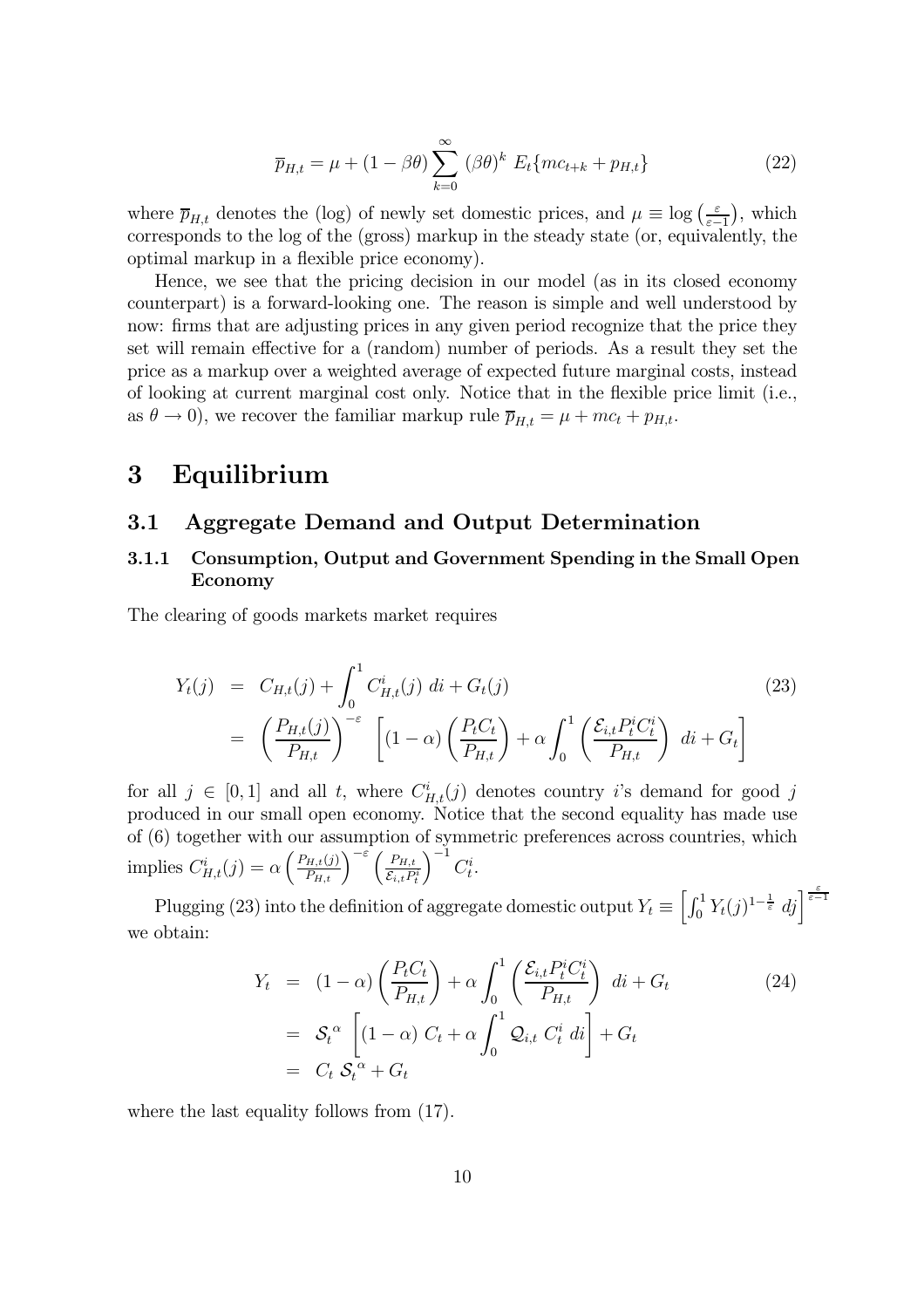Before we proceed with our analysis we find it convenient to introduce the following variables. First, we let  $\gamma_t \equiv \frac{G_t}{Y_t}$  denote the share of government spending in output. Much of the analysis below makes use of a monotonic transformation of  $\gamma_t$ given by

$$
g_t \equiv -\log(1-\gamma_t)
$$

The latter transformation allows us to derive a log-linear version of the market clearing condition (24)

$$
y_t = c_t + g_t + \alpha s_t \tag{25}
$$

Notice that a condition analogous to the one above will hold for all countries. Thus, for a *generic country i*, it can be written as  $y_t^i = c_t^i + g_t^i + \alpha s_t^i$ . By aggregating over all countries we can derive a world market clearing condition as follows

$$
y_t^* \equiv \int_0^1 y_t^i \, dt
$$
  
= 
$$
\int_0^1 (c_t^i + g_t^i + \alpha s_t^i) \, dt
$$
  
= 
$$
\int_0^1 (c_t^i + g_t^i) \, dt \equiv c_t^* + g_t^*
$$
 (26)

where  $y_t^*, c_t^*$ , and  $g_t^*$  are indexes for output, consumption, and government spending at the world level, and where the third equality follows from the fact that  $\int_0^1 s_t^i$  $di = \int_0^1 (e_t^i + p_t^* - p_{i,t}) \, dt \equiv 0.$ 

Combining  $(25)$  with  $(18)$  and  $(26)$ , we obtain:

$$
y_t = c_t^* + g_t + s_t \tag{27}
$$

Finally, combining (25) with Euler equation (12), we get:

$$
y_t = E_t \{y_{t+1}\} - (r_t - E_t \{\pi_{t+1}\} - \rho) - E_t \{\Delta g_{t+1}\} - \alpha E_t \{\Delta s_{t+1}\}
$$
 (28)  
=  $E_t \{y_{t+1}\} - (r_t - E_t \{\pi_{H,t+1}\} - \rho) - E_t \{\Delta g_{t+1}\}$ 

### 3.2 The Supply Side: Marginal Cost and Inflation Dynamics

### 3.2.1 Marginal Cost and Inflation Dynamics in the Small Open Economy

In the small open economy, the dynamics of domestic inflation in terms of real marginal cost are described by an equation analogous to the that associated with a closed economy. Hence,

$$
\pi_{H,t} = \beta E_t \{\pi_{H,t+1}\} + \lambda \widehat{mc}_t \tag{29}
$$

where  $\lambda \equiv \frac{(1-\beta\theta)(1-\theta)}{\theta}$ .<sup>4</sup>

<sup>4</sup>Details of the derivation can be found in GM-I.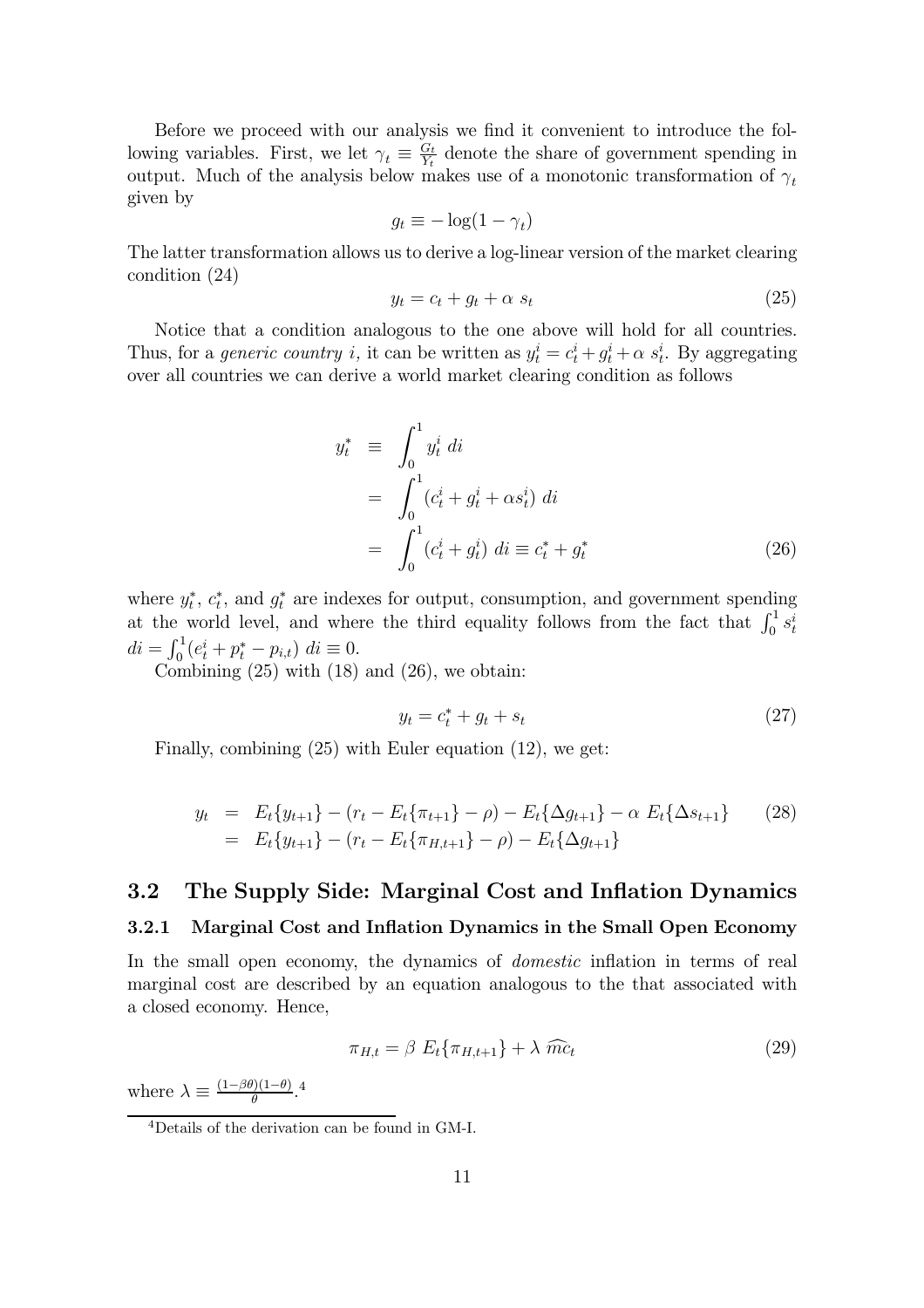The determination of the real marginal cost as a function of domestic output in the small open economy differs somewhat from that in the closed economy, due to the existence of a wedge between output and consumption, and between domestic and consumer prices. We now have

$$
mc_t = -\nu + (w_t - p_{H,t}) - a_t
$$
  
= -\nu + (w\_t - p\_t) + (p\_t - p\_{H,t}) - a\_t  
= -\nu + c\_t + \varphi n\_t + \alpha s\_t - a\_t  
= -\nu + c\_t^\* + \varphi y\_t + s\_t - (1 + \varphi) a\_t (30)

where the last equality makes use of  $(21)$  and  $(18)$ . Thus, we see that marginal cost is increasing in the terms of trade and world output. Both variables end up influencing the real wage, through the wealth effect on labor supply resulting from their impact on domestic consumption. In addition, changes in the terms of trade have a direct effect on the product wage, for any given real wage. The influence of technology (through its direct effect on labor productivity) and of domestic output (through its effect on employment and, hence, the real wage—for given output) is analogous to that observed in the closed economy.

Finally, using  $(27)$  to substitute for  $s_t$ , we can rewrite the previous expression for the real marginal cost in terms of domestic output and productivity, as well as world output:

$$
mc_t = -\nu + (1 + \varphi) y_t - g_t - (1 + \varphi) a_t \tag{31}
$$

Notice that given output, an increase in  $g_t$  leads to lower domestic consumption and a real appreciation, which reduces the real marginal cost.

### 3.3 Equilibrium Dynamics: A Canonical Representation

In this section we show that the log-linear equilibrium dynamics for the small open economy have a representation in terms of output gap and domestic inflation analogous to that of its closed economy counterpart. That result, first shown in Gal´ı and Monacelli (2003), is shown here to carry over to the case of a small open economy with government spending.

Let us define the domestic output gap  $\widetilde{y}_t$  as the deviation of (log) domestic output  $y_t$ , from its natural level  $\overline{y}_t$ , where the latter is in turn defined as the equilibrium level of output in the absence of nominal rigidities, and conditional on the optimal choice of fiscal variable  $\overline{g}_t$  (to be determined later), while taking as given world output  $y_t^*$ . Formally,

$$
\widetilde{y}_t \equiv y_t - \overline{y}_t
$$

The domestic natural level of output can be found after imposing  $mc_t = -\mu$  for all  $t$  and solving for domestic output in equation  $(31)$ :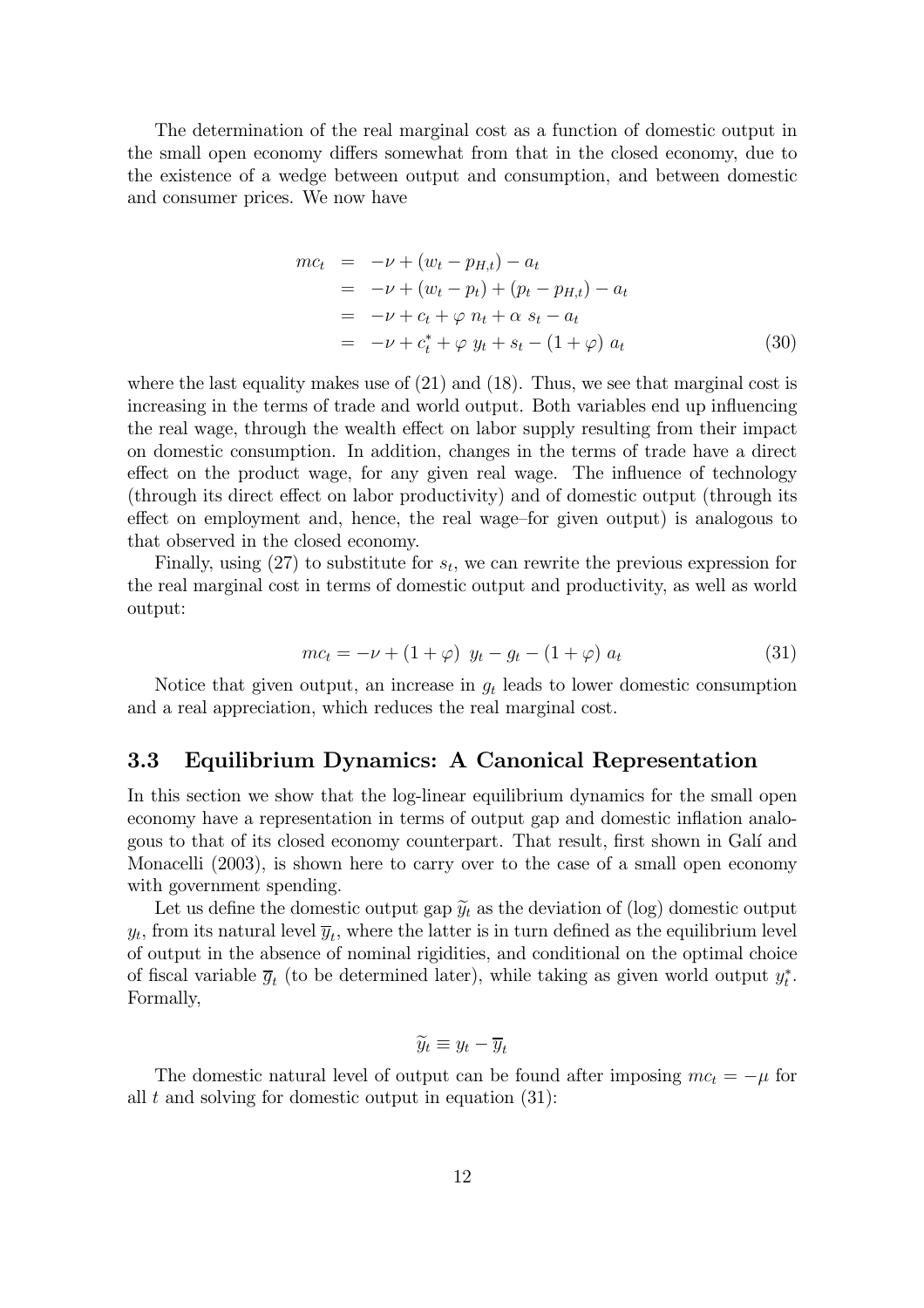$$
\overline{y}_t = \Omega + a_t + \frac{1}{1+\varphi} \, \overline{g}_t \tag{32}
$$

Under the assumption that  $\overline{g}_t$  is a function of exogenous variables only (as shown below), it then follows from (31) that the domestic real marginal cost and the output gap will be related according to:

$$
\widehat{mc}_t = (1 + \varphi) \ \widetilde{y}_t - \widetilde{g}_t
$$

where  $\tilde{g}_t \equiv g_t - \overline{g}_t$  denotes the gap between fiscal variable  $g_t$  and its optimal value in the absence of nominal rigidities. For convenience we refer to  $\tilde{g}_t$  as the fiscal gap.

Combining the previous expression with (29) one can derive a so called New Keynesian Phillips Curve for the small open economy in terms of the output and fiscal gaps:

$$
\pi_{H,t} = \beta \ E_t \{\pi_{H,t+1}\} + \kappa \ \widetilde{y}_t - \lambda \ \widetilde{g}_t \tag{33}
$$

where  $\kappa \equiv \lambda (1 + \varphi)$ .

Using (28) it is now straightforward to derive a version of the dynamic IS equation for the small open economy in terms of the output gap:

$$
\widetilde{y}_t = E_t \{ \widetilde{y}_{t+1} \} - (r_t - E_t \{ \pi_{H,t+1} \} - \overline{rr}_t) - E_t \{ \Delta \widetilde{g}_{t+1} \} \tag{34}
$$

where

$$
\overline{rr}_t \equiv \rho + E_t \{ \Delta \overline{y}_{t+1} \} - E_t \{ \Delta \overline{g}_{t+1} \}
$$
  
=  $\rho + E_t \{ \Delta a_{t+1} \} - \frac{\varphi}{1 + \varphi} E_t \{ \Delta \overline{g}_{t+1} \}$ 

is the small open economy's natural rate of interest (conditional on optimal provision of public consumption goods). Notice that under our assumptions  $\{\overline{rr}_t\}$  is independent of the monetary or exchange rate regime.

Integrating forward one can express the current output gap as a function of the current fiscal gap and (as usual) the present discounted value of the deviations of the real interest rate from its natural level:

$$
\widetilde{y}_t = \widetilde{g}_t - \sum_{k=0}^{\infty} E_t \{ r_{t+k} - \pi_{H,t+k+1} - \overline{rr}_{t+k} \}
$$
\n(35)

# 4 Optimal Fiscal and Monetary Policies for the Small Open Economy

In this section we derive and characterize the optimal fiscal and monetary policy regime for the small open economy, under the assumption of an independent, optimizing central bank. We want to think of that environment as a benchmark for our later analysis of the implications of the adherence of the same economy to a monetary union.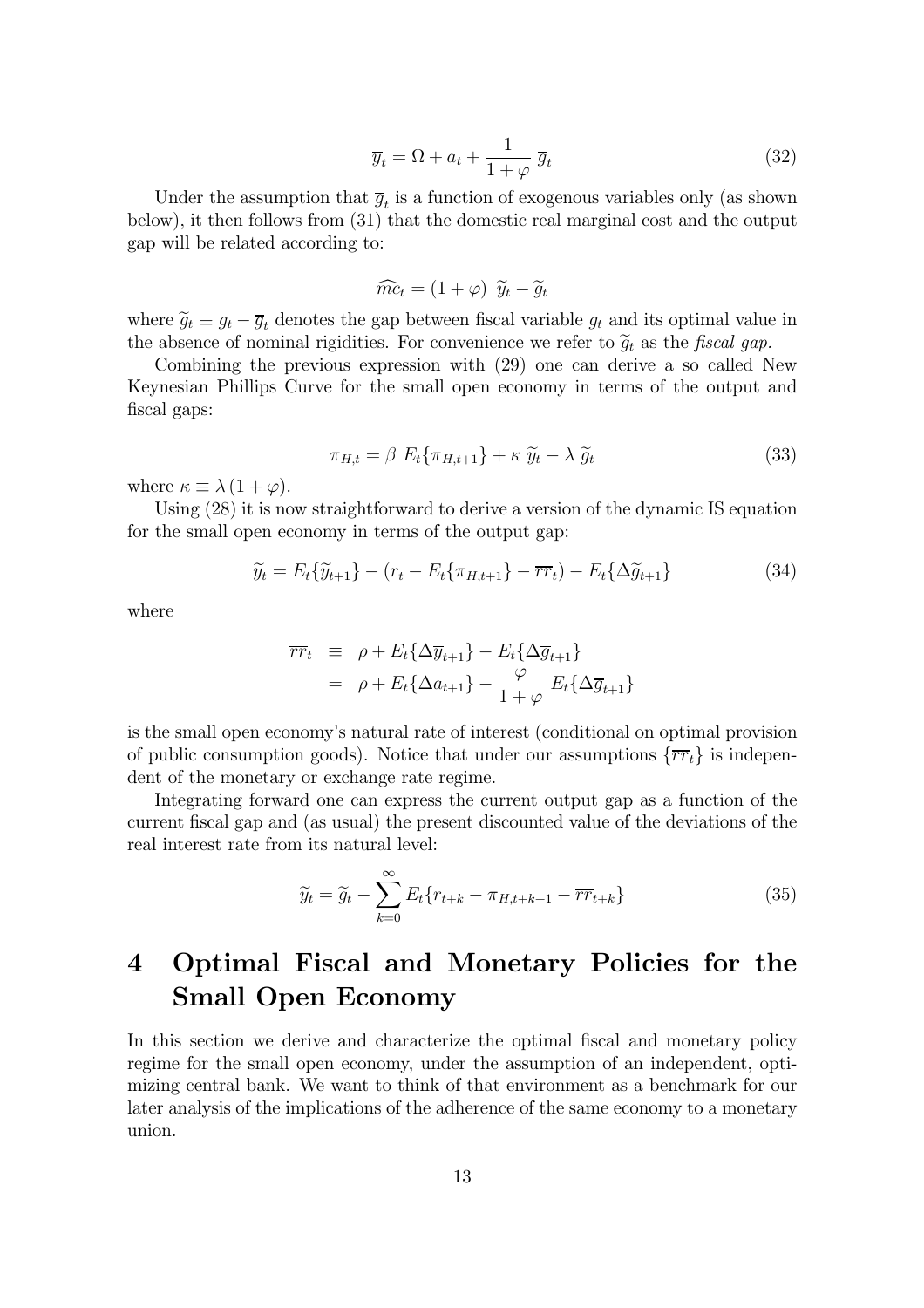### 4.1 The Social Planner's Problem

Let us start by characterizing the optimal allocation from the viewpoint of a social planner facing the resource constraints to which the small open economy is subject in equilibrium (vis a vis the rest of the world), given our assumptions. In that case, the optimal allocation maximizes the utility of the domestic household subject to (a) the set of technological constraints (19) and (b) the consumption/output possibilities set implied by the international risk sharing condition (17).

First, it is clear from  $(20)$  that the social planner will choose to equate the quantities produced of the different domestic goods, in which case the aggregate relationship  $Y_t = A_t N_t$  will hold.

Notice that under our assumptions (18) and (24) imply the exact expression

$$
C_t = [Y_t - G_t]^{1-\alpha} (C_t^*)^{\alpha}
$$
\n(36)

Hence the optimal allocation from the viewpoint of the small open economy (i.e., taking world output as given) must maximize (8) subject to (36) and  $Y_t = A_t N_t$ . The optimality conditions are:

$$
\frac{(1 - \alpha)}{Y_t - G_t} - \frac{N_t^{1+\varphi}}{Y_t} = 0
$$

$$
-\frac{(1 - \alpha)}{Y_t - G_t} + \frac{\chi_t}{G_t} = 0
$$

$$
N_t = (1 - \alpha + \chi_t)^{\frac{1}{1+\varphi}}
$$

$$
G_t = Y_t \frac{\chi_t}{1 - \alpha + \chi_t}
$$

$$
\equiv Y_t \gamma(\chi_t)
$$

Using the transformation  $g_t = -\log(1 - \frac{G_t}{Y_t})$ , we can determine the form of the optimal fiscal rule

$$
g(\chi_t) = \log\left(1 + \frac{\chi_t}{1 - \alpha}\right)
$$

## 4.2 The Flexible Price Equilibrium

which in turn imply

Consider next the equilibrium with flexible prices. Letting variables with an upper bar denote the corresponding values under the flexible price equilibrium, we must have: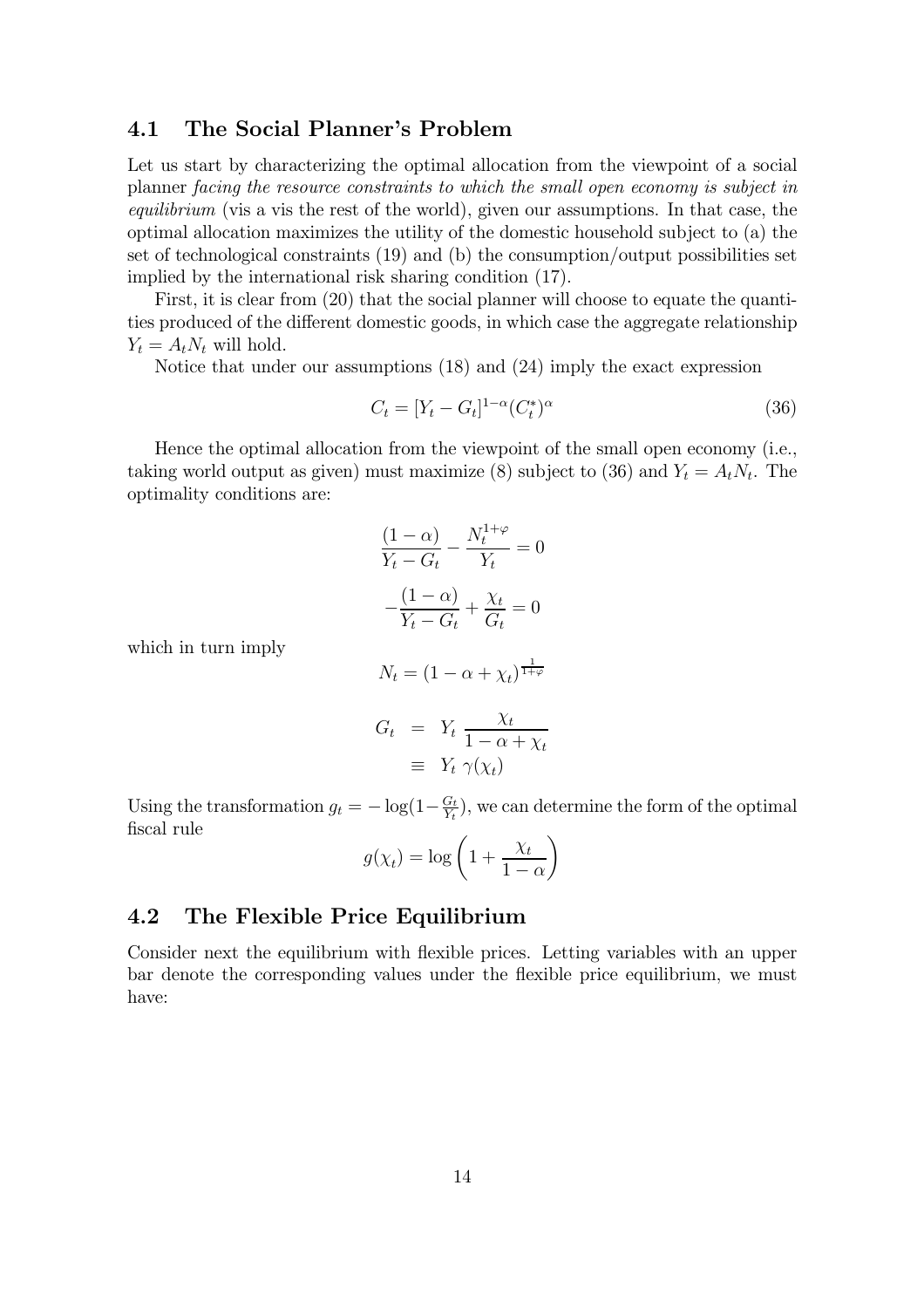$$
1 - \frac{1}{\varepsilon} = \overline{MC}_t
$$
  
= 
$$
\frac{(1 - \tau)}{A_t} \overline{C}_t \ \overline{N}_t^{\varphi} \ \overline{S}_t^{\alpha}
$$
  
= 
$$
\frac{(1 - \tau)}{A_t} \ \overline{C}_t \ \overline{N}_t^{\varphi} \ \frac{\overline{Y}_t - \overline{G}_t}{\overline{C}_t}
$$
  
= 
$$
(1 - \tau) \ (1 - \overline{\gamma}_t) \ \overline{N}_t^{1 + \varphi}
$$

where  $\overline{\gamma}_t = \frac{G_t}{\overline{Y}_t}$ 

It is now easy to derive conditions that guarantee that the allocation under flexible prices will correspond to the optimal allocation derived above. First, the subsidy  $\tau$ should satisfy

$$
(1 - \tau)(1 - \alpha) = 1 - \frac{1}{\varepsilon}
$$

Secondly, the share of government spending in output must satisfy the optimal rule, that is

$$
\overline{\gamma}_t = \frac{\chi_t}{1 - \alpha + \chi_t} \tag{37}
$$
\n
$$
\equiv \gamma(\chi_t)
$$

If both conditions are satisfied, it is easy to check that the flexible price equilibrium will attain the optimal level of employment and output, while generating an efficient provision of public goods. The dependence of the steady state subsidy on  $1 - \frac{1}{\varepsilon}$  (i.e., the reciprocal of the gross markup in the steady state) has to do with the desire to eliminate the distortion associated with the presence of market power, as in the closed economy setup of Rotemberg and Woodford (1999). Yet, as noted, among others, by Corsetti and Pesenti (2001), in an open economy there is an additional factor that distorts the incentives of the monetary authority (beyond the presence of market power): the possibility of influencing the terms of trade in a way beneficial to domestic consumers. This possibility is a consequence of the imperfect substitutability between domestic and foreign goods, combined with sticky prices (which render monetary policy non-neutral). That mechanism underlies the dependence of the required  $\tau$  on the degree of openness  $\alpha$ . As in Benigno and Benigno (2003) our subsidy exactly offsets the combined effects of market power and terms of trade distortions in the steady state. That assumption rules out the existence of an average inflation (or deflation) bias, and allows us to focus on policies consistent with zero average inflation, in a way analogous to the analysis for the closed economy found in the literature.<sup>5</sup>

## 4.3 Optimal Policy Implementation

From the analysis above it is clear that, in the absence of constraints on monetary policy, a small open economy policymaker seeking to maximize the utility of the

<sup>&</sup>lt;sup>5</sup>The fact that  $\tau$  is decreasing in  $\alpha$  suggests that the incentive to offset the market power distortion, on the one hand, and the terms of trade motive, on the other, tend to mutually offset. .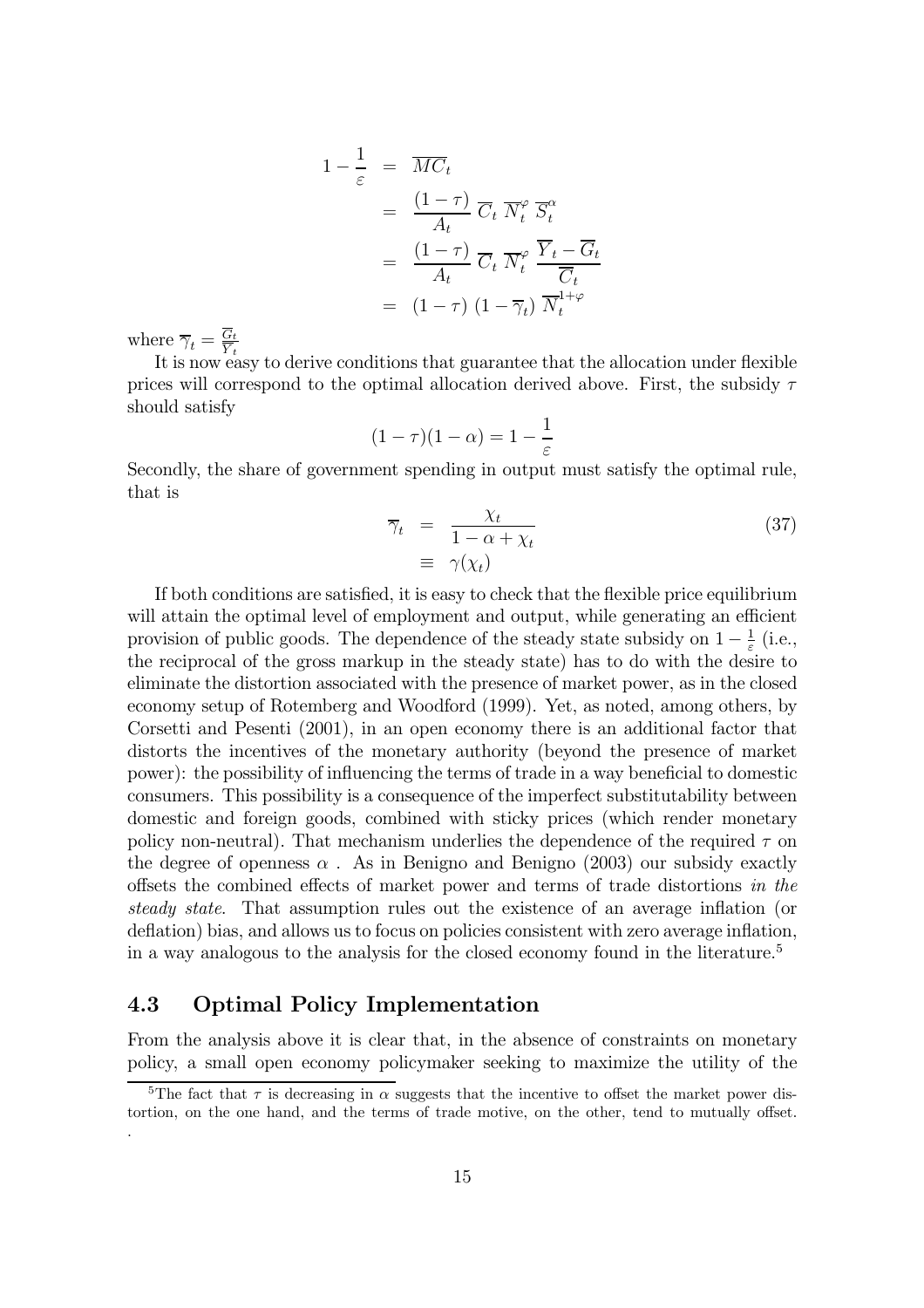domestic household (while taking as given external developments) will conduct fiscal and monetary policy according to the following principles:

(a) Fiscal policy must guarantee that the flexible price equilibrium allocation corresponds to the optimal one (from the viewpoint of the small open economy). That requires setting a constant subsidy/tax

$$
\tau = 1 - \frac{1}{(1+\mu)(1-\alpha)}
$$

and a value for the government spending index given by

$$
g_t = g(\chi_t)
$$
  
\n
$$
\simeq \overline{g} + \overline{g}_{\chi} \zeta_t
$$
  
\n
$$
\equiv \overline{g}_t
$$

where  $\overline{g} \equiv g(\chi)$ ,  $\overline{g}_{\chi} \equiv g'(\chi) = (1 - \alpha + \chi)^{-1}$ , and  $\zeta_t \equiv \chi_t - \chi$ .

(b) Monetary Policy must guarantee that the equilibrium allocation corresponds to the one associated with the flexible price equilibrium. As discussed in GM-I that objective can be achieved by following a rule of the form:

$$
r_t = \overline{rr}_t + \phi_{\pi} \; \pi_{H,t}
$$

where under our assumption of exogenous AR(1) processes for  ${a_t}$  and  ${\zeta_t}$  with corresponding AR coefficients  $\rho_a$  and  $\rho_c$  we have:

$$
\overline{rr}_t = \rho - (1 - \rho_a) a_t + \frac{\varphi \overline{g}_\chi}{1 + \varphi} (1 - \rho_\zeta) \zeta_t
$$

In that case, and under the assumption that  $\phi_{\pi} > 1$ , the equilibrium will be locally unique and will correspond to the solution to the system of difference equations (33)- (34) given by  $\widetilde{y}_t = \widetilde{g}_t = \pi_{H,t} = 0$  for all t.

# 5 Optimal Fiscal and Monetary Policy Design in a Monetary Union

So far we have analyzed the optimal setting of fiscal policy from the viewpoint of a small open economy endowed with an independent monetary authority. We now turn to the characterization of the optimal fiscal-monetary regime when each small open economy relinquishes its own monetary policy independence and, for reasons that we treat as exogenous, decides to join a monetary union. In this setting, while monetary policy is conducted in a centralized fashion, each member country is assumed to maintain the autonomy of its own fiscal policy. Importantly, we wish to analyze here the optimal joint policy regime that is able to maximize the welfare of the currency union as a whole.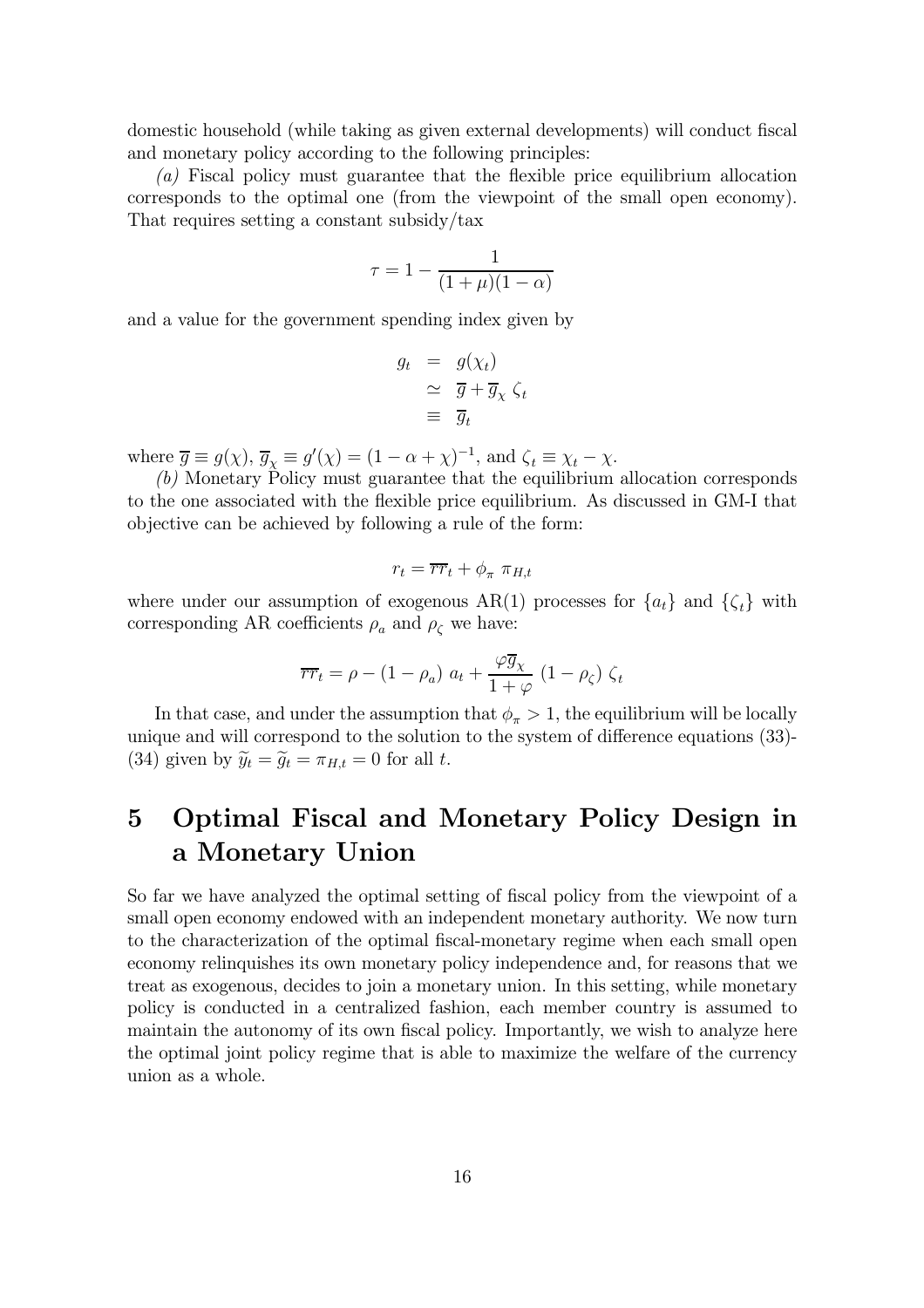## 5.1 The Social Planner's Problem

The union's optimal allocation problem can be described in terms of the following setup:

$$
\max \int_0^1 U(C_t^i, N_t^i, G_t^i; \chi_t^i) \, dt
$$

subject to the technological and resource constraints

$$
Y_t^i = A_t^i N_t^i
$$

$$
Y_t^i = C_{i,t}^i + \int_0^1 C_{i,t}^j dj + G_t^i
$$

for all  $i \in [0, 1]$ .

Under our specification of the utility function, the optimality conditions for the above problem are:

$$
(N_t^i)^{\varphi} = A_t^i \frac{1-\alpha}{C_{i,t}^i} = A_t^i \int_0^1 \frac{\alpha}{C_{i,t}^j} \, d j = A_t^i \, \frac{\chi_t^i}{G_t^i}
$$

for all  $i \in [0, 1]$ .

Multiplying both sides by  $N_t^i$  we get

$$
(N_t^i)^{1+\varphi} = Y_t^i \frac{1-\alpha}{C_{i,t}^i} = Y_t^i \int_0^1 \frac{\alpha}{C_{i,t}^j} \, d j = Y_t^i \frac{\chi_t^i}{G_t^i}
$$

We guess and verify that for all  $i \in [0, 1]$  the solution is given by:

$$
N_t^i = \left(1 + \chi_t^i\right)^{\frac{1}{1+\varphi}}
$$
\n
$$
(38)
$$

$$
C_{i,t}^{i} = \frac{1 - \alpha}{1 + \chi_t^{i}} Y_t^{i} = \frac{(1 - \alpha) A_t^{i}}{(1 + \chi_t^{i})^{\frac{\varphi}{1 + \varphi}}}
$$
(39)

$$
C_{i,t}^j = \frac{\alpha}{1 + \chi_t^i} Y_t^i = \frac{\alpha A_t^i}{(1 + \chi_t^i)^{\frac{\varphi}{1 + \varphi}}} \qquad \text{all } j \neq i \tag{40}
$$

$$
G_t^i = \frac{\chi_t^i}{1 + \chi_t^i} Y_t^i = \frac{\chi_t^i A_t^i}{(1 + \chi_t^i)^{\frac{\varphi}{1 + \varphi}}}
$$
(41)

Notice that the latter condition implies that the optimal share of government spending in each member country from the view point of the union is now:

$$
\gamma(\chi_t^i) = \frac{\chi_t^i}{1 + \chi_t^i}
$$

with the corresponding transformed fiscal stance indicator given by

$$
g(\chi_t^i) = \log\left(1 + \chi_t^i\right)
$$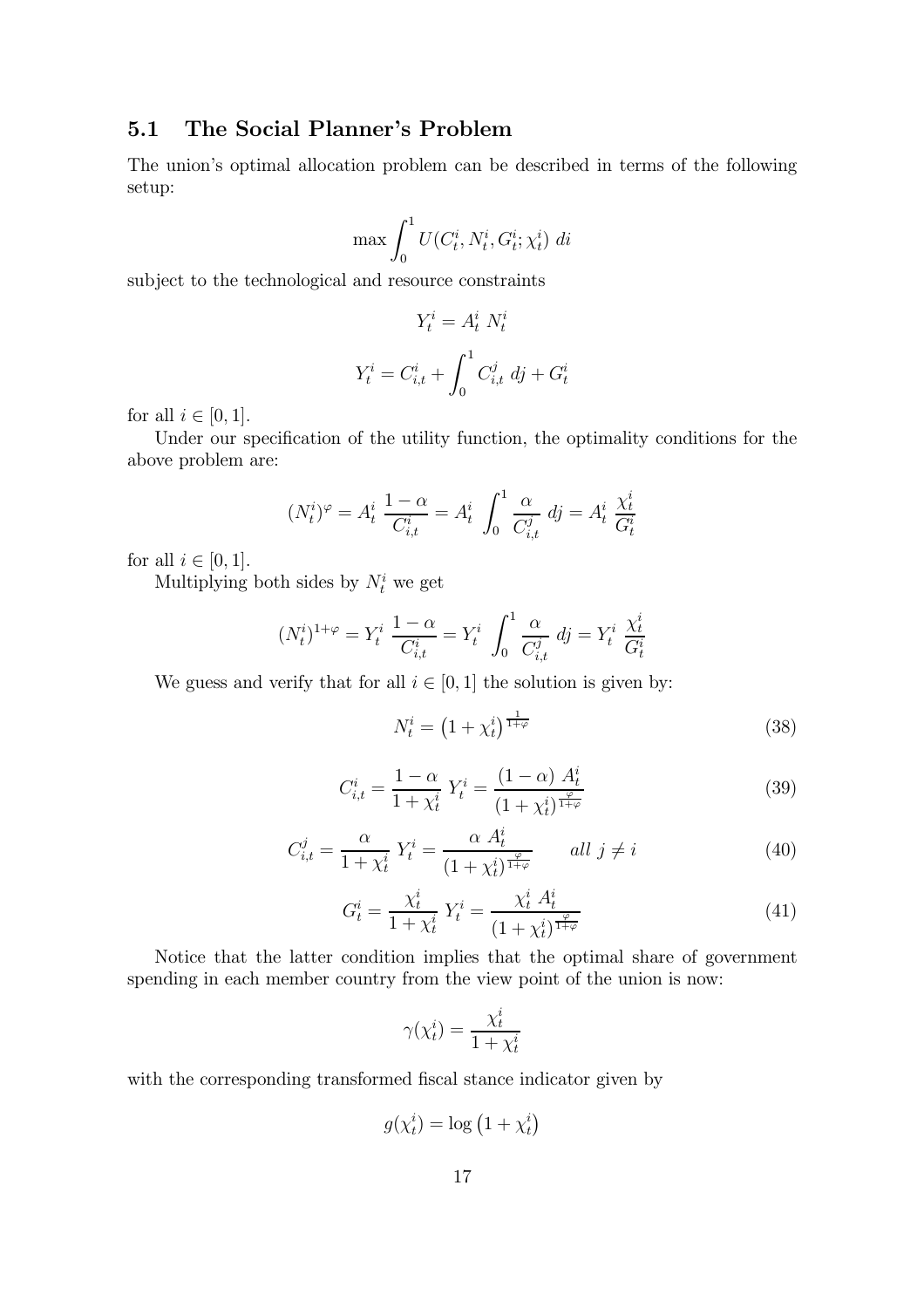### 5.2 The Flexible Price Equilibrium

Consider next the equilibrium with flexible prices. The analysis from the previous section implies

$$
1 - \frac{1}{\varepsilon} = \overline{MC}^i_t
$$
  
=  $(1 - \tau^i) (1 - \overline{\gamma}^i_t) (\overline{N}^i_t)^{1+\varphi}$ 

We can now easily derive the conditions that guarantee that the allocation under flexible prices will correspond to the union's optimal allocation. First, the subsidy  $\tau^i$ must satisfy

$$
\tau^i = \frac{1}{\varepsilon} \tag{42}
$$

Secondly, the share of government spending in output must satisfy the optimal rule, that is

$$
\overline{\gamma}_t^i = \frac{\chi_t^i}{1 + \chi_t^i} \n\equiv \gamma(\chi_t^i)
$$
\n(43)

If both conditions are satisfied for all  $i \in [0, 1]$ , the flexible price equilibrium will yield the level of employment and output in each country that is *optimal from the* union's perspective.

Two aspects are worth emphasizing concerning conditions (42) and (43). First, in this case the size of the subsidy is not affected by any desire to influence the terms of trade in one's favor, for that goal cannot be attained by all countries simultaneously, a constraint that is now internalized. Second, by comparing (43) with (37), one notices that, in any given country, the share of government spending which is optimal from the individual country's perspective is larger than the one perceived to be optimal from the perspective of the union as a whole. This positive spending bias is the result of the lack of coordination among each member country's fiscal authority. In fact, when  $\alpha > 0$ , and taking other countries' fiscal authority behavior as given, each country has an incentive to use government spending to generate a welfare-improving appreciation of its own terms of trade. Yet in a Nash equilibrium where all the fiscal authorities behave in identical fashion, all bilateral terms of trade remain unchanged, thereby producing an inefficient level of government spending.

Notice also that optimal government spending from the individual country perspective coincides with the one that is optimal from the perspective of the union as a whole only in the case of  $\alpha = 0$ , namely when the absence of trade linkages among member countries precludes relative price adjustments. As a result, in our context, a social planner responsible for maximizing welfare at the level of the union wishes to implement fiscal policy in each individual country as if each same country corresponded to a closed economy.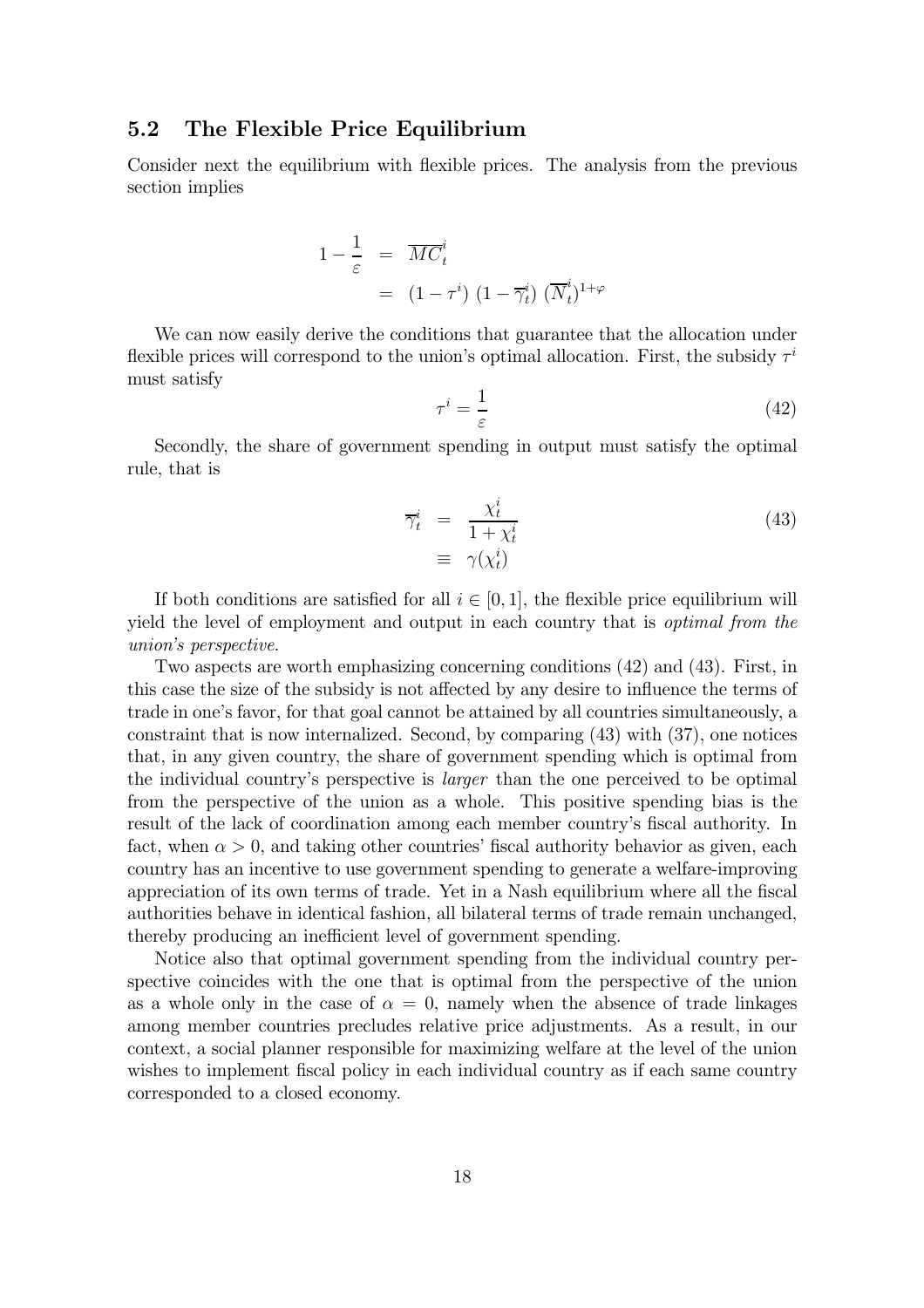## 5.3 Optimal Policy in the Monetary Union in the Presence of Nominal Rigidities

When all countries in our world economy adopt a single currency (i.e., when they form a monetary union) and relinquish an independent monetary policy it will generally be impossible to attain the optimal allocation when price rigidities are present. The reason is simple and well understood: the sluggish adjustment of prices, combined with the impossibility of any adjustment in the nominal exchange rate, implies that the changes in relative prices required to support the optimal allocation will not occur instantaneously. As a result, the union as a whole will experience some deviations from that optimal allocation which will generate some welfare losses.

In the Appendix we show that a second order approximation to the sum of those welfare losses, expressed as a fraction of steady state consumption can be written as follows:

$$
\mathbb{W} \equiv -\frac{1}{2}(1+\chi)\sum_{t=0}^{\infty} \beta^t \int_0^1 \left[\frac{\varepsilon}{\lambda} \left(\pi_{i,t}^i\right)^2 + (1+\varphi) \left(\widetilde{y}_t^i\right)^2 + \left(\frac{1}{\chi}\right) \left(\widetilde{g}_t^i\right)^2\right] dt + t.i.p. + o(\|a\|^3)
$$
\n(44)

where t.i.p denote terms that are independent of policy and  $o(||u||^3)$  represents terms that are of order third or higher in the bound  $||a||$  on the amplitude of the relevant shocks.

It follows that the optimal (monetary and fiscal) policy at the level of the union will consist in a set of processes  $\{\pi_{i,t}^i, \tilde{y}_t^i, \tilde{g}_t^i\}$  maximizing (44) subject to the set of constraints:

$$
\pi_{i,t}^i = \beta \ E_t \{ \pi_{i,t+1}^i \} + \kappa \ \tilde{y}_t^i - \lambda \ \tilde{g}_t^i
$$

$$
\tilde{y}_t^i = E_t \{ \tilde{y}_{t+1}^i \} - (r_t^* - E_t \{ \pi_{i,t+1}^i \} - \overline{rr}_t^i) - E_t \{ \Delta \tilde{g}_{t+1}^i \}
$$

for all  $i \in [0,1]$ 

#### 5.3.1 Discretion

In the absence of a commitment mechanism, the optimal policy minimizes the period loss function

$$
\int_0^1 \left[ \frac{\varepsilon}{\lambda} \left( \pi_{i,t}^i \right)^2 + (1 + \varphi) \left( \widetilde{y}_t^i \right)^2 + \left( \frac{1}{\chi} \right) \left( \widetilde{g}_t^i \right)^2 \right] dt
$$

subject to the set of constraints

$$
\pi_{i,t}^i = \lambda (1 + \varphi) \; \widetilde{y}_t^i - \lambda \; \widetilde{g}_t^i + f_t^i \tag{45}
$$

$$
\widetilde{y}_t^i = \widetilde{g}_t^i + h_t^i \tag{46}
$$

for all  $i \in [0, 1]$ , where  $f_i^i \equiv \beta E_t \{\pi_{i,t+1}^i\}$  and  $h_i^i \equiv E_t \{\widetilde{y}_{t+1}^i\} - E_t \{\widetilde{y}_{t+1}^i\} + E_t \{\pi_{i,t+1}^i\} - \psi_t^i$ are taken as given by the policymaker in the discretion case, and where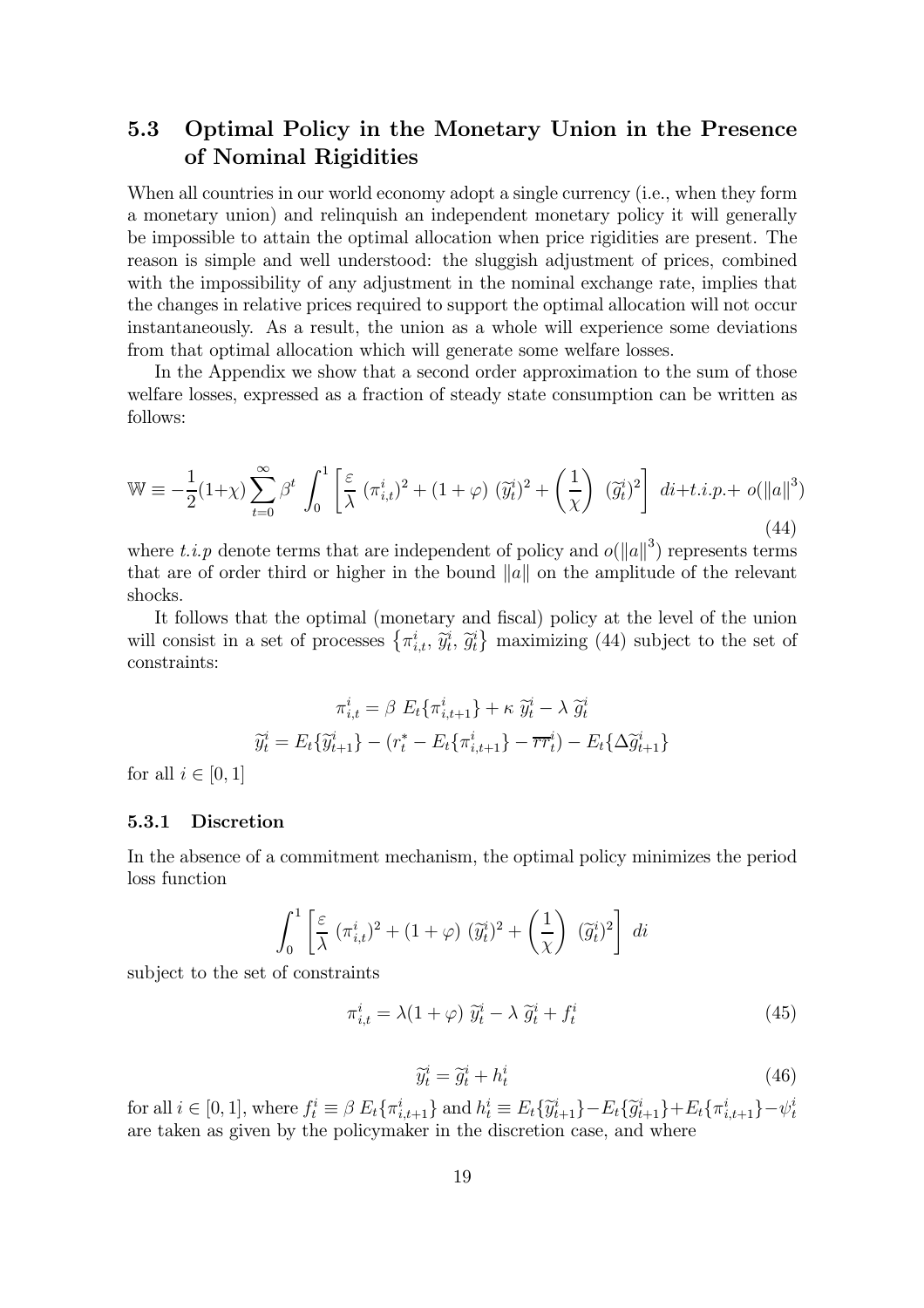$$
\psi_t^i \equiv (r_t^* - \overline{rr}_t^i) \tag{47}
$$

is the interest rate gap, a measure of the asymmetry between the nominal interest rate prevailing in the monetary union and the natural rate of interest in the representative domestic economy.

The first order conditions of this problem read as follows

$$
(1+\varphi) \; \widetilde{y}_t^i + \left(\frac{1}{\chi}\right) \; \widetilde{g}_t^i + \varphi \varepsilon \; \pi_{i,t}^i = 0 \tag{48}
$$

and

$$
r_t^* = \int_0^1 \overline{rr}_t^j \, dj \equiv \overline{rr}_t^* \tag{49}
$$

Rearranging (48) one obtains a set of fiscal policy rules for all  $i \in [0,1]$ :

$$
\widetilde{g}_t^i = -(1+\varphi)\chi \ \widetilde{y}_t^i - \varepsilon\varphi\chi \ \pi_{i,t}^i \tag{50}
$$

Hence the set of conditions (49) and (50) characterize a jointly optimal monetaryfiscal regime for the union as a whole. Equation (49) requires that the nominal interest rate at the level of the union be set in order to equate the average natural rate of the member countries. Equation (50) describes the optimal fiscal rule under discretion. That rule implies that public spending should deviate from its natural level (i.e., the level consistent with the optimal provision of public goods) whenever inflation or the output gap (or both) deviate from their optimal levels. Notice that in that case, optimal fiscal policy involves leaning against the wind, thus generating a "stabilizing" role, beyond that of an efficient provision of public goods.

Notice that the implied inflation dynamics under the optimal discretionary policy take the form:

$$
(1 - \lambda \varepsilon \varphi \chi) \pi_{i,t}^i = \beta E_t \{\pi_{i,t+1}^i\} + \kappa (1 + \chi) \widetilde{y}_t^i
$$

On the other hand we can combine the optimal discretionary rule with the IS equation to obtain:

$$
\widetilde{y}_t^i = E_t \{ \widetilde{y}_{t+1}^i \} - \left( \frac{\varepsilon \varphi \chi}{1 + (1 + \varphi) \chi} \right) \pi_{i,t}^i + \left( \frac{1 + \varepsilon \varphi \chi}{1 + (1 + \varphi) \chi} \right) E_t \{ \pi_{i,t+1}^i \} - \left( \frac{1}{1 + (1 + \varphi) \chi} \right) \Psi_t^i
$$

where

$$
\Psi_t^i \equiv \overline{rr}_t^* - \overline{rr}_t^i \tag{51}
$$

is the natural interest rate gap, a measure of the deviations of the natural rate of interest in country i from its average counterpart in the union.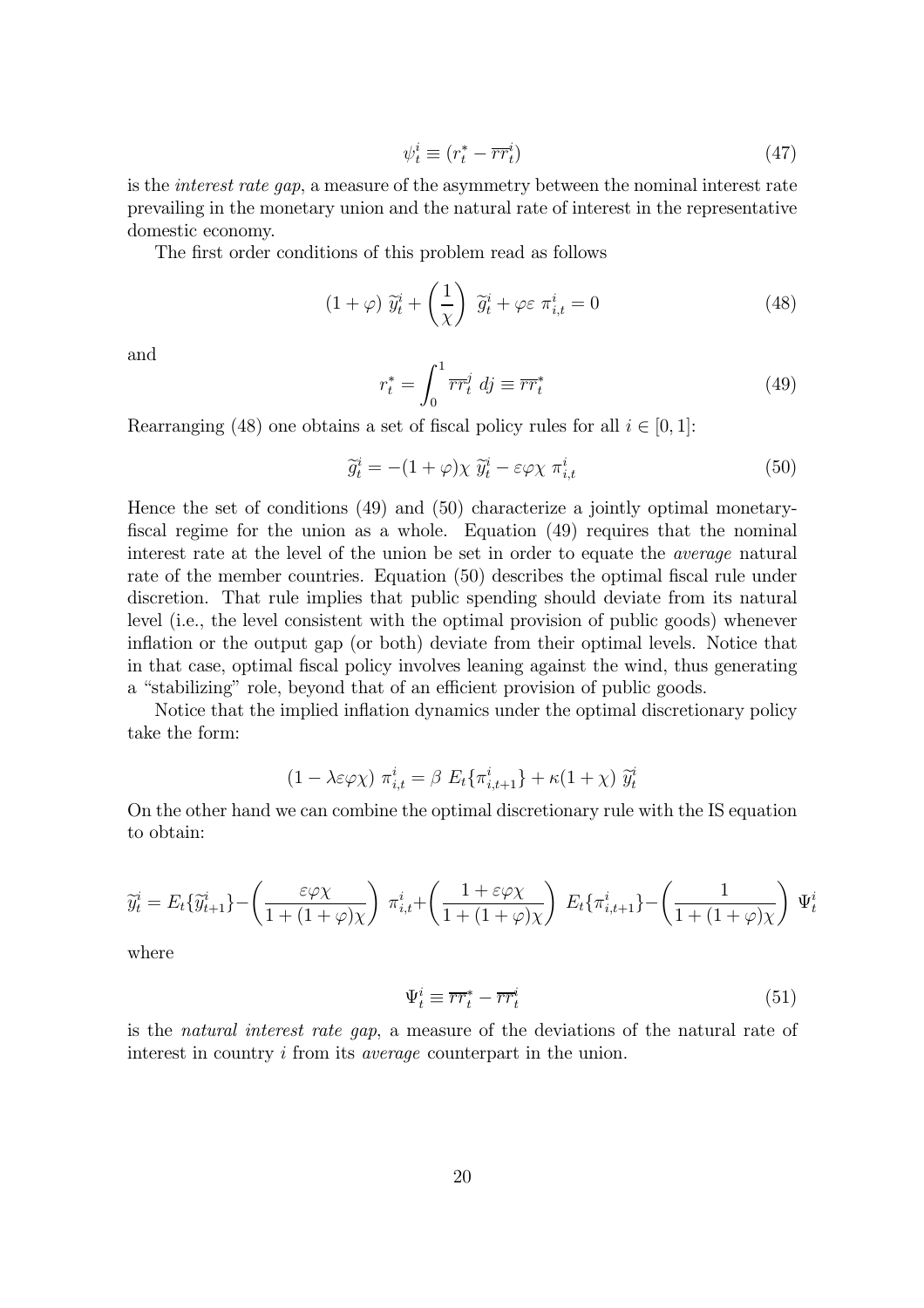#### 5.3.2 Fluctuations in the Natural Rate Gap

It is of particular interest, in our context, to analyze the optimal behavior of fiscal policy in response to fluctuations in the natural interest rate gap  $\Psi_t^{i.6}$ . With that goal, and without loss of generality, we assume that  $\Psi_t^i$  follows a univariate autoregressive process

$$
\Psi_t^i = \rho^\psi \ \Psi_t^i + \varepsilon_t^\psi \tag{52}
$$

where  $\varepsilon_t^{\psi}$  is an iid shock.

In our simulation analysis we employ the following parameterization. We assume  $\varphi = 1$ , which implies a unitary labor supply elasticity, and a value for the steadystate markup  $\mu = 1.2$ , which implies that  $\varepsilon$ , the elasticity of substitution between differentiated goods, is 6. Parameter  $\theta$  is set equal to 0.75, a value consistent with an average period of one year between price adjustments. We assume  $\beta = 0.99$ , which implies a riskless annual return of about 4 percent in the steady state. We set a baseline value for  $\alpha$  (or degree of openness) of 0.4. Finally we set  $\gamma = 0.25$ , which corresponds to the average value of the ratio of government consumption to GDP in European countries.

Figure 1 displays, for alternative values of the persistence parameter  $\rho_{\psi}$ , impulse responses of domestic inflation  $\pi_{i,t}^i$ , output gap  $\widetilde{y}_t^i$  and fiscal gap  $\widetilde{g}_t^i$  to a one percent positive innovation in the natural rate gap.

### [Figure 1 about here]

Thus we can see that, as a result of the natural rate of interest falling below the union average, the output gap in the representative economy falls below its efficient value, thereby inducing a fall in inflation. For both output gap and inflation are now below their efficient values, the fiscal policy response in each country calls for an expansion in the fiscal gap, which gradually conveys output gap and inflation back to their steady state (efficient) values.

These dynamics are representative of one of our main results. Hence we see that an optimal fiscal policy requires, in the presence of idiosyncratic variations in the natural rate of interest, persistent deviations of government spending from its efficient value (consistent with flexible prices and optimal provision of public goods). Interestingly, these deviations inherit the degree of persistence in the natural rate gap  $\Psi_t^i$ .

# 6 Optimal Fiscal Policy Under Commitment

(to be added)

<sup>&</sup>lt;sup>6</sup>Alternatively, one may think of variations in  $\Psi_t^i$  as originating from idiosyncratic shocks to productivity  $a_t^i$  and/or to the marginal utility of government consumption  $\chi_t^i$ . These shocks would equivalently generate an asymmetry between the Union-wide natural rate and the natural rate of interest of the representative member economy.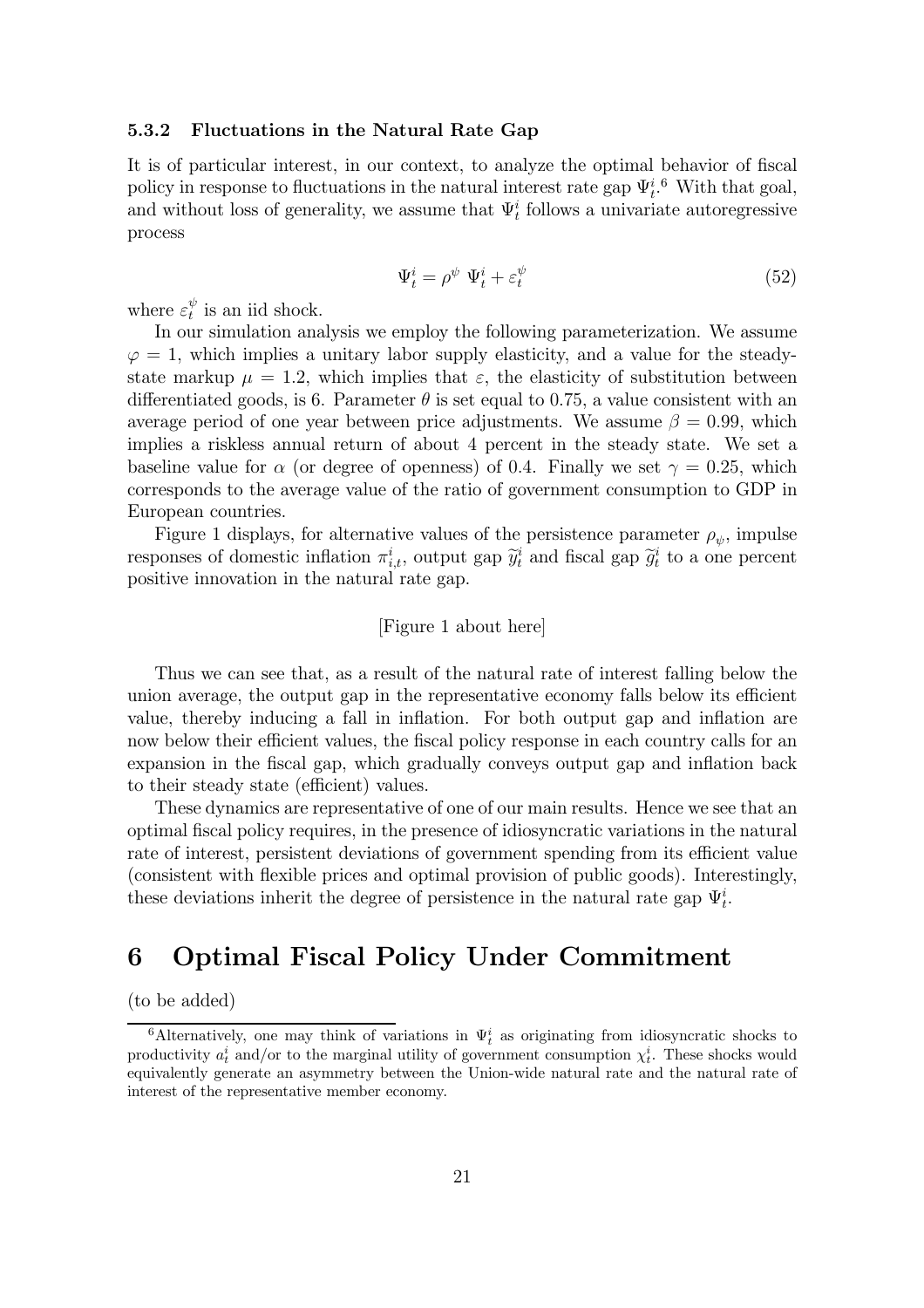# 7 Conclusions

We believe two are the main conclusions that can be drawn from the present analysis. First, the paper offers a methodological contribution towards the definition of a new paradigm suitable for the study of macroeconomic policy in a multicountry setting, and - in particular - in the presence of a currency area regime characterized by centralized monetary policy and decentralized fiscal authorities. Second, it shows that despite this joint monetary-fiscal regime being designed in order to maximize the welfare of the union as a whole, optimal fiscal policy in each member country calls, in equilibrium, for a macroeconomic stabilization role that goes beyond the one consistent with the optimal provision of public goods. This result has obvious implications for the definition of the appropriate stabilization role for fiscal policy within the Stability and Growth Pact.

Our setting suggests a natural series of extensions to be addressed in future research. We foresee this as an important challenge for the definition of a new theoretical framework for policy analysis in a monetary union. Such extensions should allow for a role of sticky wages (in particular when addressing policy issues related to EMU), as well as for a richer characterization of the fiscal sector, featuring a role for distortionary taxes and/or government debt policy.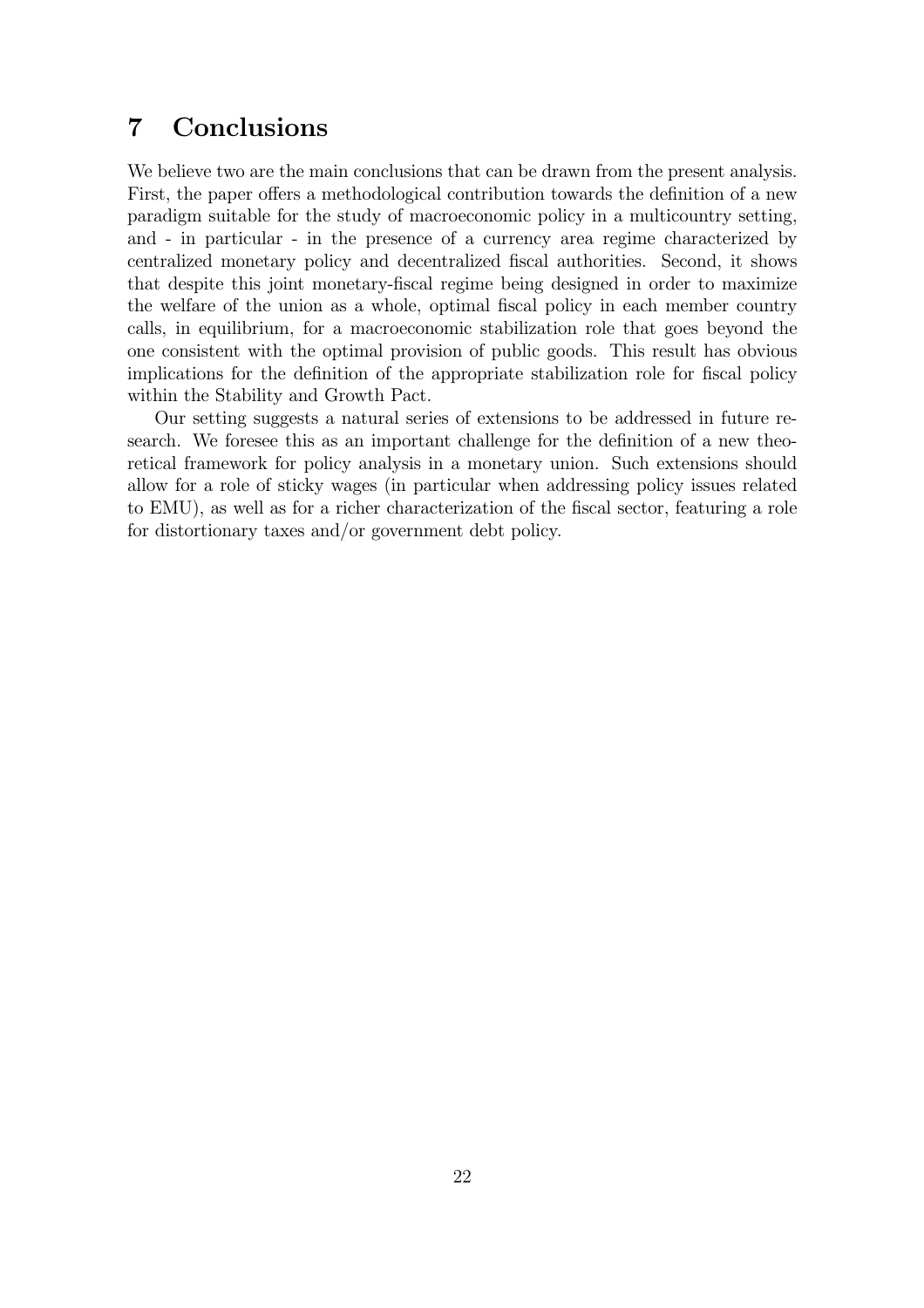# Appendix: Derivation of the Welfare Loss Function for the Union

In the present appendix we derive a second order approximation of the sum of the union's consumers utility about the optimal allocation for the union (which, as shown above, corresponds to the flexible price allocation with an appropriate employment subsidy in all countries). For notational convenience we ignore country superscripts when not needed.

First, notice that utility derived from consumption can be expressed as

$$
\log C_t^i = \overline{c}_t^i + \widetilde{c}_t^i
$$
  
=  $\overline{c}_t^i + (1 - \alpha) (\widetilde{y}_t^i - \widetilde{g}_t^i) + \alpha \int_0^1 \widetilde{c}_t^j dj$ 

where  $o(||a||^3)$  refers to terms of third or higher order. Notice that in deriving the second equality we have made use of the logarithmic version of (36), and the fact that  $y_t^*$  is taken as exogenous by the small economy's monetary authority.

Similarly, turning to the disutility of labor we have

$$
\frac{N_t^{1+\varphi}}{1+\varphi} = \frac{\overline{N}_t^{1+\varphi}}{1+\varphi} + \overline{N}_t^{1+\varphi} \left[ \widetilde{n}_t + \frac{1}{2}(1+\varphi) \ \widetilde{n}_t^2 \right] + o(\|a\|^3)
$$

The next step consists in rewriting the previous expression in terms of the output gap. Using the fact that  $N_t = \left(\frac{Y_t}{A_t}\right)$  $\frac{Y_t}{A_t}$ )  $\int_0^1$  $\left(\frac{P_{H,t}(i)}{P_{H,t}}\right)^{-\varepsilon}di$ , we have

$$
\widetilde{n}_t = \widetilde{y}_t + z_t
$$

where  $z_t \equiv \log \int_0^1$  $\left(\frac{P_{H,t}(i)}{P_{H,t}}\right)^{-\varepsilon}$  di. The following lemma shows that  $z_t$  is proportional to the cross-sectional distribution of relative prices (and, hence, of second order).

Lemma 1:  $z_t = \frac{\varepsilon}{2} var_i \{ p_{H,t}(i) \} + o(||a||^3)$ . *Proof:* Let  $\hat{p}_{H,t}(i) \equiv p_{H,t}(i) - p_{H,t}$ . Notice that,

$$
\left(\frac{P_{H,t}(i)}{P_{H,t}}\right)^{1-\varepsilon} = \exp\left[(1-\varepsilon)\widehat{p}_{H,t}(i)\right]
$$

$$
= 1 + (1-\varepsilon)\widehat{p}_{H,t}(i) + \frac{(1-\varepsilon)^2}{2}\widehat{p}_{H,t}(i)^2 + o(\|a\|^3)
$$

Furthermore, from the definition of  $P_{H,t}$ , we have  $1 = \int_0^1$  $\left(\frac{P_{H,t}(i)}{P_{H,t}}\right)^{1-\varepsilon}di$ . Hence, it follows that

$$
E_i\{\widehat{p}_{H,t}(i)\} = \frac{(\varepsilon - 1)}{2} E_i\{\widehat{p}_{H,t}(i)^2\}
$$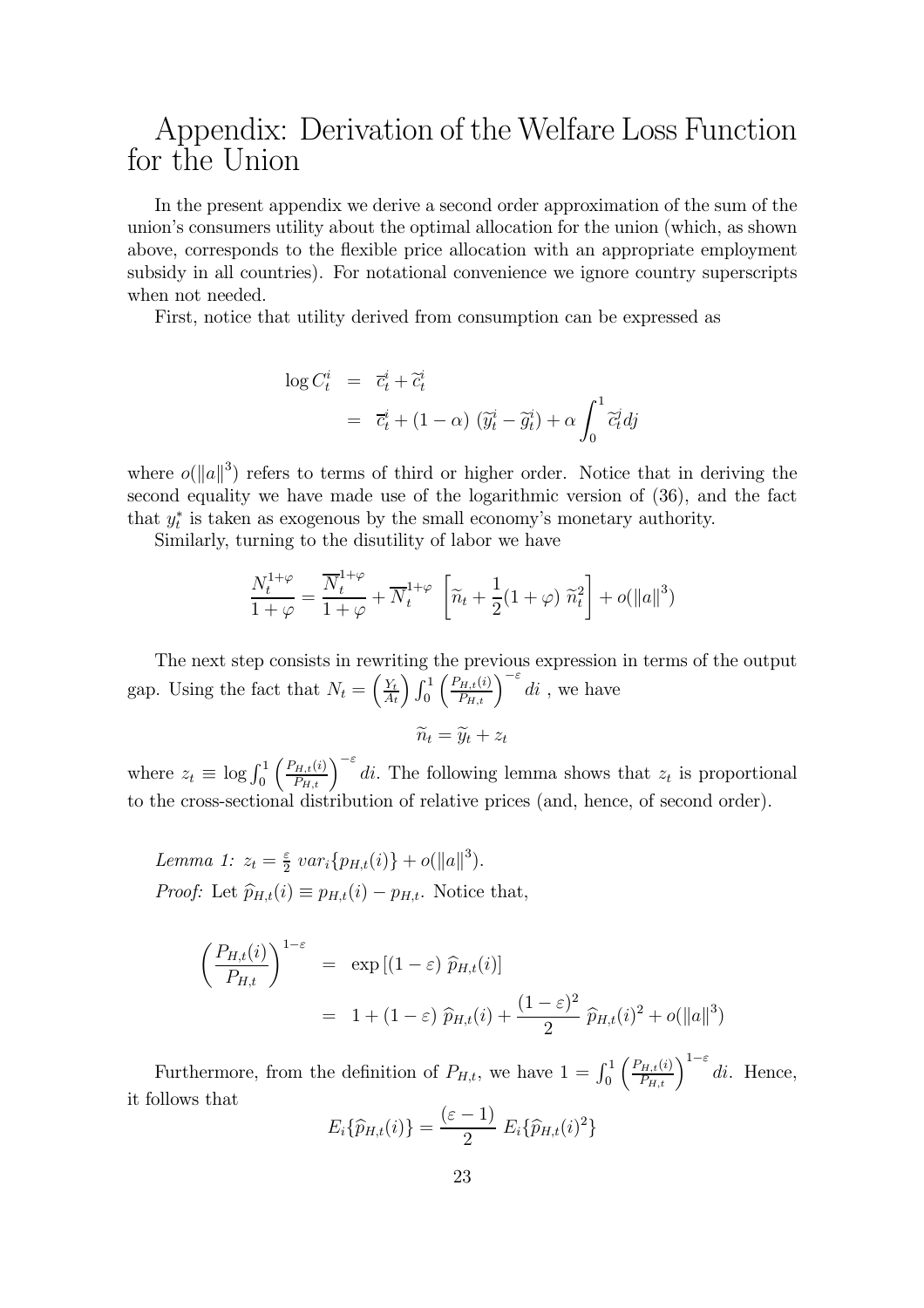In addition, a second order approximation to  $\left(\frac{P_{H,t}(i)}{P_{H,t}}\right)^{-\varepsilon}$ , yields:

$$
\left(\frac{P_{H,t}(i)}{P_{H,t}}\right)^{-\varepsilon} = 1 - \varepsilon \widehat{p}_{H,t}(i) + \frac{\varepsilon^2}{2} \widehat{p}_{H,t}(i)^2 + o(||a||^3)
$$

Combining the two previous results, it follows that

$$
\int_0^1 \left(\frac{P_{H,t}(i)}{P_{H,t}}\right)^{-\varepsilon} di = 1 + \frac{\varepsilon}{2} E_i \{\widehat{p}_{H,t}(i)^2\}
$$

$$
= 1 + \frac{\varepsilon}{2} var_i \{p_{H,t}(i)\}
$$

from which follows that  $z_t = \frac{\varepsilon}{2} var_i \{p_{H,t}(i)\} + o(||a||^3)$ .

We can thus rewrite the second order approximation to the disutility of labor as:

$$
\frac{N_t^{1+\varphi}}{1+\varphi} = \frac{\overline{N}_t^{1+\varphi}}{1+\varphi} + \overline{N}_t^{1+\varphi} \left[ \widetilde{y}_t + z_t + \frac{1}{2} (1+\varphi) \, \widetilde{y}_t^2 \right] + o(||a||^3) \n= \frac{\overline{N}_t^{1+\varphi}}{1+\varphi} + (1+\chi_t) \left[ \widetilde{y}_t + z_t + \frac{1}{2} (1+\varphi) \, \widetilde{y}_t^2 \right] + o(||a||^3)
$$

where the second equality uses the fact that under the optimal subsidy scheme assumed,  $\overline{N}_t^{1+\varphi} = 1 - \alpha + \chi_t$  holds for all t.

Similarly, we have

$$
\log G_t = \log \left( \frac{G_t}{Y_t} \right) + \widetilde{y}_t + t.i.p
$$
  
= 
$$
\log (1 - \exp\{-g_t\}) + \widetilde{y}_t + t.i.p
$$
  
= 
$$
\frac{1 - \overline{\gamma}_t}{\overline{\gamma}_t} \widetilde{g}_t - \frac{1}{2} \frac{1 - \overline{\gamma}_t}{\overline{\gamma}_t^2} \widetilde{g}_t^2 + \widetilde{y}_t + t.i.p. + o(\|a\|^3)
$$

Accordingly, the utility generated by public spending can be approximated by

$$
\chi_t \log G_t = \frac{\overline{\gamma}_t}{1 - \overline{\gamma}_t} \log G_t
$$
  
=  $\widetilde{g}_t - \frac{1}{2} \frac{1}{\overline{\gamma}} \widetilde{g}_t^2 + \chi_t \widetilde{y}_t + t.i.p. + o(||a||^3)$ 

Collecting terms we obtain:

$$
U(C_t^i, N_t^i, G_t^i; \chi_t^i) = -\alpha \left( \widetilde{y}_t^i - \widetilde{g}_t^i \right) + \alpha \int_0^1 \widetilde{c}_t^j \, dj - (1 + \chi_t^i) \left[ z_t + \frac{1}{2} (1 + \varphi) \, \widetilde{y}_t^2 \right] - \frac{1}{2} \frac{1}{\gamma} \, \widetilde{g}_t^2
$$
  
+*t.i.p.* +  $o(||a||^3)$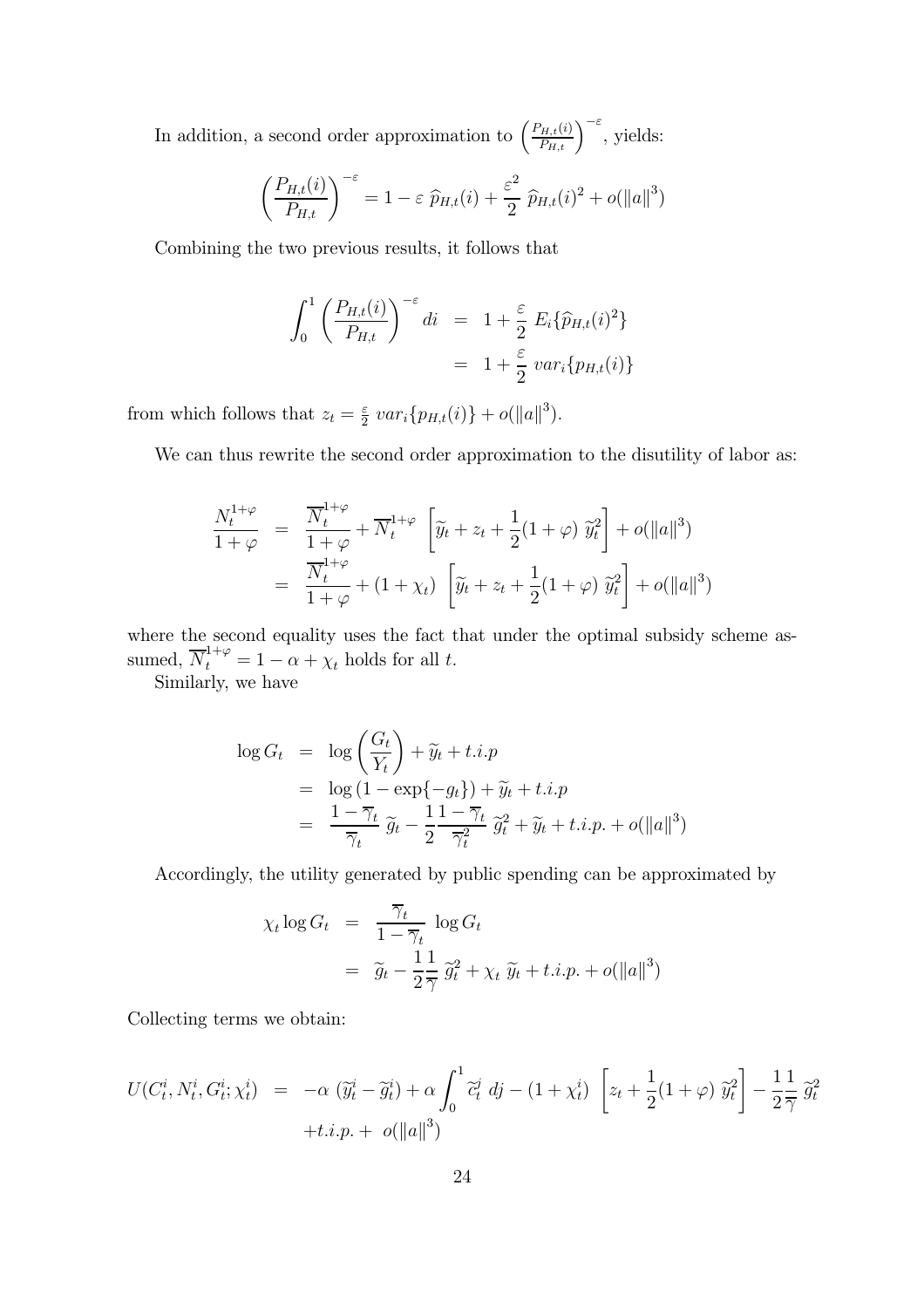Furthermore we have: Lemma 2:  $\sum_{t=0}^{\infty} \beta^t \ var_i\{p_{H,t}(i)\} = \frac{1}{\lambda} \sum_{t=0}^{\infty} \beta^t \ \pi_{H,t}^2$ , where  $\lambda \equiv \frac{(1-\theta)(1-\beta\theta)}{\theta}$ <br>Proof: Woodford (2001, NBER WP8071), pp 22-23.

Collecting all the previous results, we can write the second order approximation to the utility of the representative consumer in economy  $i$  as follows:

$$
\mathbb{W}^{i} \equiv -\alpha \left( \widetilde{y}_{t}^{i} - \widetilde{g}_{t}^{i} \right) + \alpha \int_{0}^{1} \widetilde{c}_{t}^{j} \, dj - \frac{1}{2} (1 + \chi) \sum_{t=0}^{\infty} \beta^{t} \left[ \frac{\varepsilon}{\lambda} \left( \pi_{i,t}^{i} \right)^{2} + (1 + \varphi) \left( \widetilde{y}_{t}^{i} \right)^{2} + \left( \frac{1}{\chi} \right) \left( \widetilde{g}_{t}^{i} \right)^{2} \right] + t.i.p. + o(||a||^{3})
$$

Integrating over all economies and using the world resource constraint  $\int_0^1 (\tilde{y}_t^i - \tilde{c}_t^i \hat{g}_t^i$  di = 0 we obtain equation (44) in the text.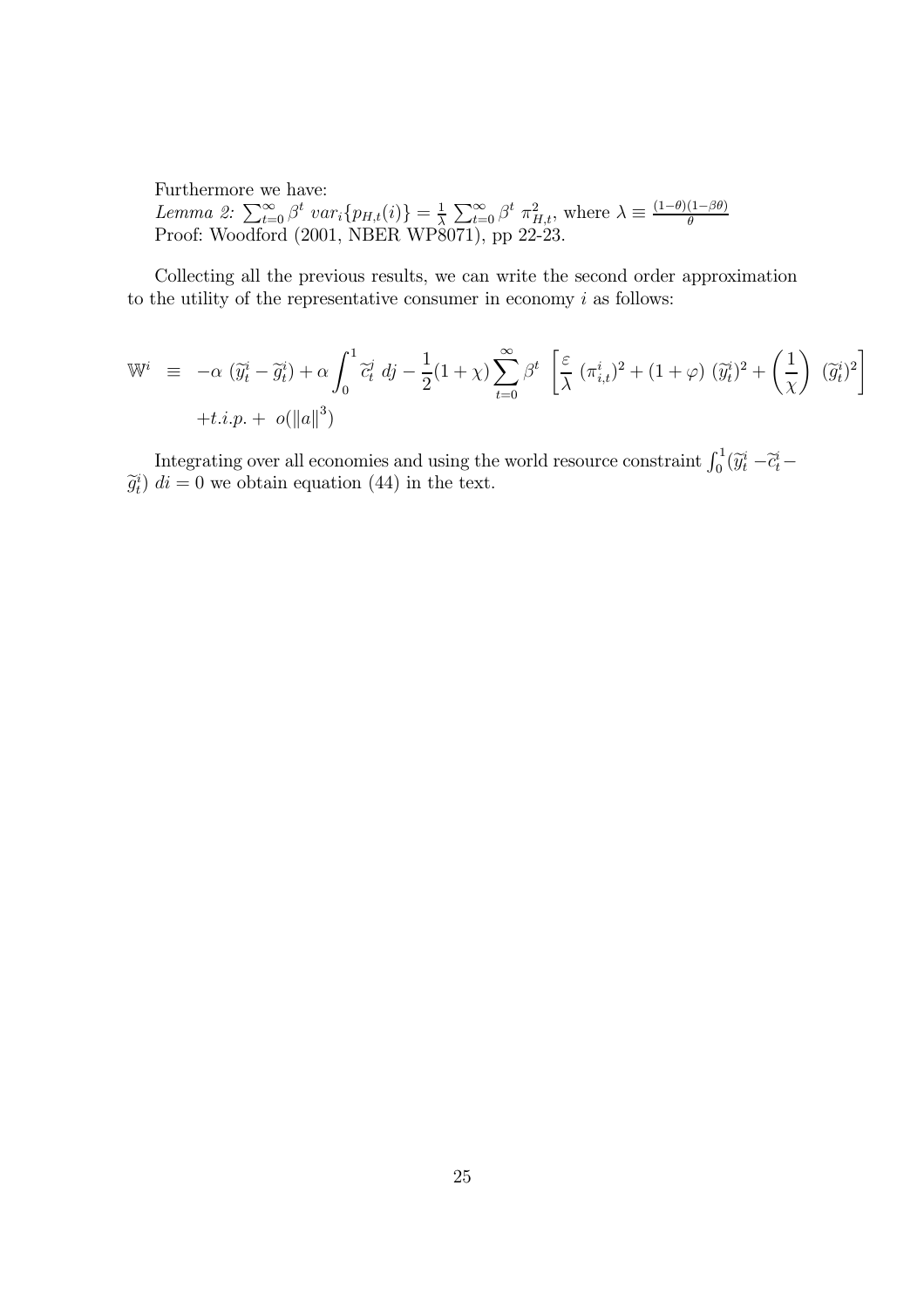# References

Bacchetta, Philippe, and Eric van Wincoop (2000): "Does Exchange Rate Stability Increase Trade and Welfare?", American Economic Review, 90:5, 1093-1109

Backus, David and G. Smith: "Consumption and Real exchange Rates in Dynamic Exchange Economies with Nontraded Goods", Journal of International Economics 35:297-316.

Backus, David, P.K Kehoe and F. E. Kydland (1995): "International Business Cycles: Theory and Evidence", in Frontiers of Business Cycle Research, Edited by Thomas F. Cooley, Princeton University Press.

Ball, Laurence (1999): "Policy Rules for Open Economies," in J.B. Taylor ed., Monetary Policy Rules, University of Chicago Press.

Benhabib, Jess, Stephanie Schmitt-Grohé, and Martín Uribe (2001) "The Perils of Taylor Rules", Journal of Economic Theory 96, January/February 2001, 40-69.

Benigno, Gianluca and Pierpaolo Benigno (2003): "Price Stability in Open Economies", forthcoming Review of Economic Studies.

Benigno, Pierpaolo (2003): "Optimal Monetary Policy in a Currency Area", forthcoming Journal of International Economics.

Betts, Caroline and Michael B. Devereux (1996): "The Exchange Rate in a Model of Pricing-to-Market," European Economic Review 40, 1996.

Betts, Caroline and Michael B. Devereux (2000): "Exchange Rate Dynamics in a Model of Pricing-to-Market", Journal of International Economics 50,1,215-244.

Blanchard O. and C. Khan (1980): "The Solution of Linear Difference Models with Rational Expectations", Econometrica 48: 1305-1311.

Bullard, James and K. Mitra (2001): "Learning About Monetary Policy Rules", Journal of Monetary Economics, September 2002. 49(6), 1105-1129.

Calvo, Guillermo, 1983, "Staggered Prices in a Utility Maximizing Framework," Journal of Monetary Economics, 12, 383-398.

Chari, V.V., Patrick Kehoe, and Ellen McGrattan (2002): "Monetary Shocks and Real Exchange Rates in Sticky Price Models of International Business Cycles," Review of Economic Studies 69, 533-563

Clarida, Richard, Jordi Gal´ı, and Mark Gertler (1998): "Monetary Policy Rules in Practice: Some International Evidence" European Economic Review, vol. 42, 1033- 1067.

Clarida, Richard, Jordi Gal´ı, and Mark Gertler (1999): "The Science of Monetary Policy: A New Keynesian Perspective," Journal of Economic Literature, vol. 37, 1661-1707.

Clarida, Richard, Jordi Gal´ı, and Mark Gertler (2000): "Monetary Policy Rules and Macroeconomic Stability: Evidence and Some Theory," Quarterly Journal of Economics, vol. 105, issue 1, 147-180.

Clarida, Richard, Jordi Gal´ı, and Mark Gertler (2001): "Optimal Monetary Policy in Open vs. Closed Economies: An Integrated Approach," American Economic Review, vol. 91, no. 2, 248-252.

Clarida, Richard, Jordi Gal´ı, and Mark Gertler (2002): "A Simple Framework for International Monetary Policy Analysis," Journal of Monetary Economics, vol. 49, no. 5, 879-904.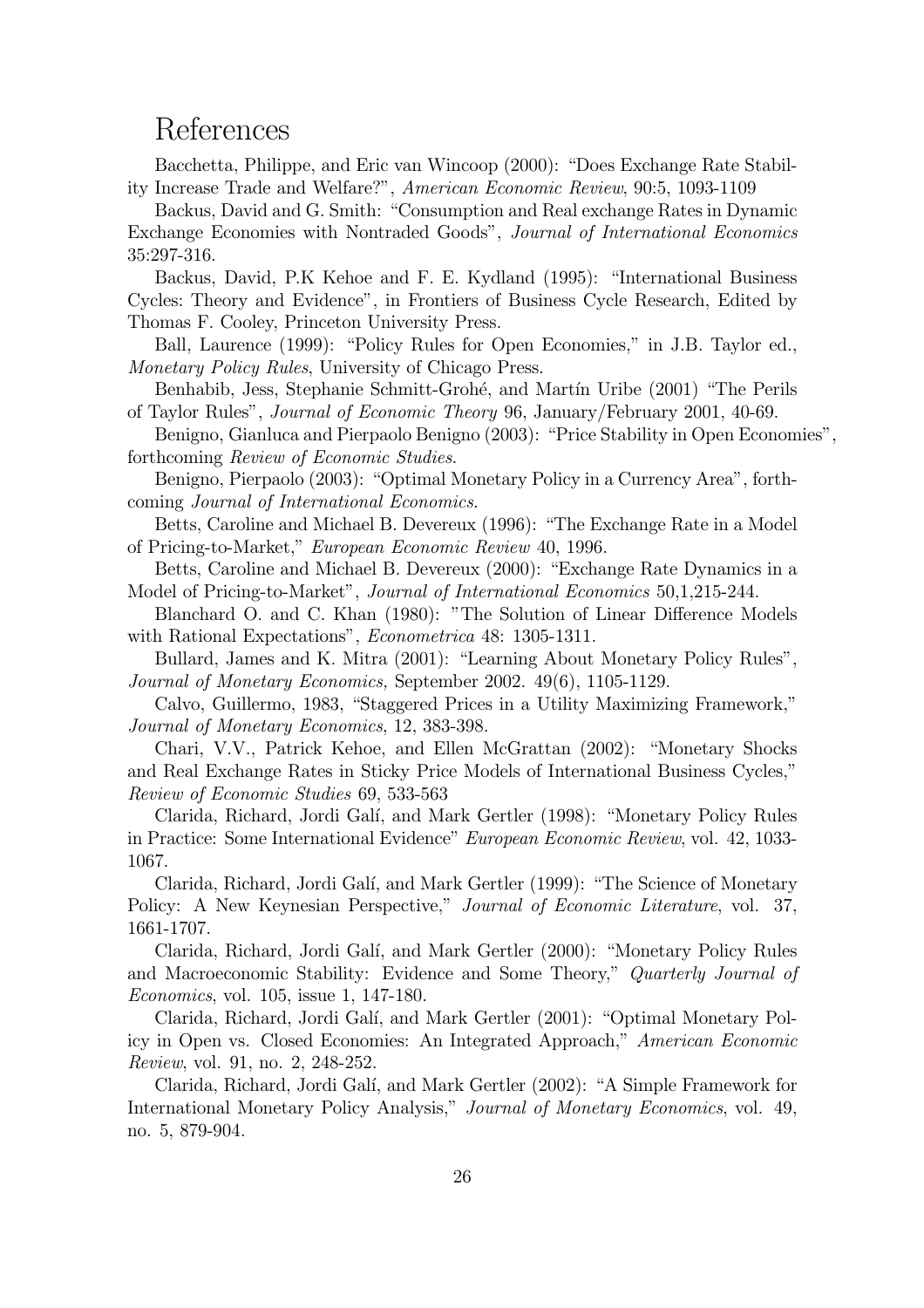Corsetti, Giancarlo and Paolo Pesenti (2001): "Welfare and Macroeconomic Interdependence," Quarterly Journal of Economics vol. CXVI, issue 2, 421-446.

Corsetti, Giancarlo and Paolo Pesenti (2003): "International Dimensions of Optimal Monetary Policy", mimeo.

Devereux, Michael B. and Charles Engel (2003): "Monetary Policy in the Open Economy Revisited: Exchange Rate Flexibility and Price Setting Behavior", forthcoming Review of Economic Studies.

Devereux, Michael B. and Charles Engel (2002): "Exchange Rate Pass-Through, Exchange Rate Volatility, and Exchange Rate Disconnect", Journal of Monetary Economics June 2002, 913-940.

Erceg Christopher J., D.W. Henderson and A.T. Levine (2000): "Optimal Monetary Policy with Staggered Wage and Price Contracts", Journal of Monetary Economics 46 281-313.

Galí, Jordi (2003): "New Perspectives on Monetary Policy, Inflation, and the Business Cycle," in Advances in Economics and Econometrics, volume III, edited by

M. Dewatripont, L. Hansen, and S. Turnovsky, Cambridge University Press

- Galí, Jordi and Mark Gertler (1999): "Inflation Dynamics: A Structural Econometric Analysis," Journal of Monetary Economics, vol. 44, no. 2, 195-222.
- Galí, Jordi, and Tommaso Monacelli (2002): "Monetary Policy and Exchange Rate Volatility in a Small Open Economy," NBER WP# 8905.

Goodfriend, Marvin and Robert G. King (2001): "The Case for Price Stability," in Garcia-Herrero et al. (eds.) Why Price Stability? European Central Bank.

Hau, Harald (2000): "Real Exchange Rate Volatility and Economic Openness: Theory and Evidence", unpublished manuscript.

Judd, John P., and Glenn Rudebusch (1998): "Taylor's Rule and the Fed: A Tale of Three Chairmen," mimeo.

King, Robert G., and Alexander L. Wolman (1996): "Inflation Targeting in a St. Louis Model of the 21st Century," Federal Reserve Bank of St. Louis Review, vol. 78, no. 3. (NBER WP #5507).

Kollmann, Robert (2001): "The Exchange Rate in a Dynamic Optimizing Current Account Model with Nominal Rigidities: A Quantitative Investigation," Journal of International Economics vol.55, 243-262.

Lane, Philip R. (1999): "The New Open Economy Macroeconomics: A Survey," Journal of International Economics, vol. 54, 235-266.

McCallum Bennet and Edward Nelson (2000) "Monetary Policy for an Open Economy: An Alternative Framework with Optimizing Agents and Sticky Prices", Oxford Review of Economic Policy 16, 74-91.

Monacelli, Tommaso (2003): "Into the Mussa Puzzle: Monetary Policy Regimes and the Real Exchange Rate in a Small Open Economy", forthcoming Journal of International Economics.

Obstfeld, Maurice and Kenneth Rogoff (1995): "Exchange Rate Dynamics Redux," Journal of Political Economy 103, no. 3, 624-660.

Obstfeld, Maurice and Kenneth Rogoff (1999): "New Directions for Stochastic Open Economy Models," Journal of International Economics, vol. 50, no. 1, 117- 153.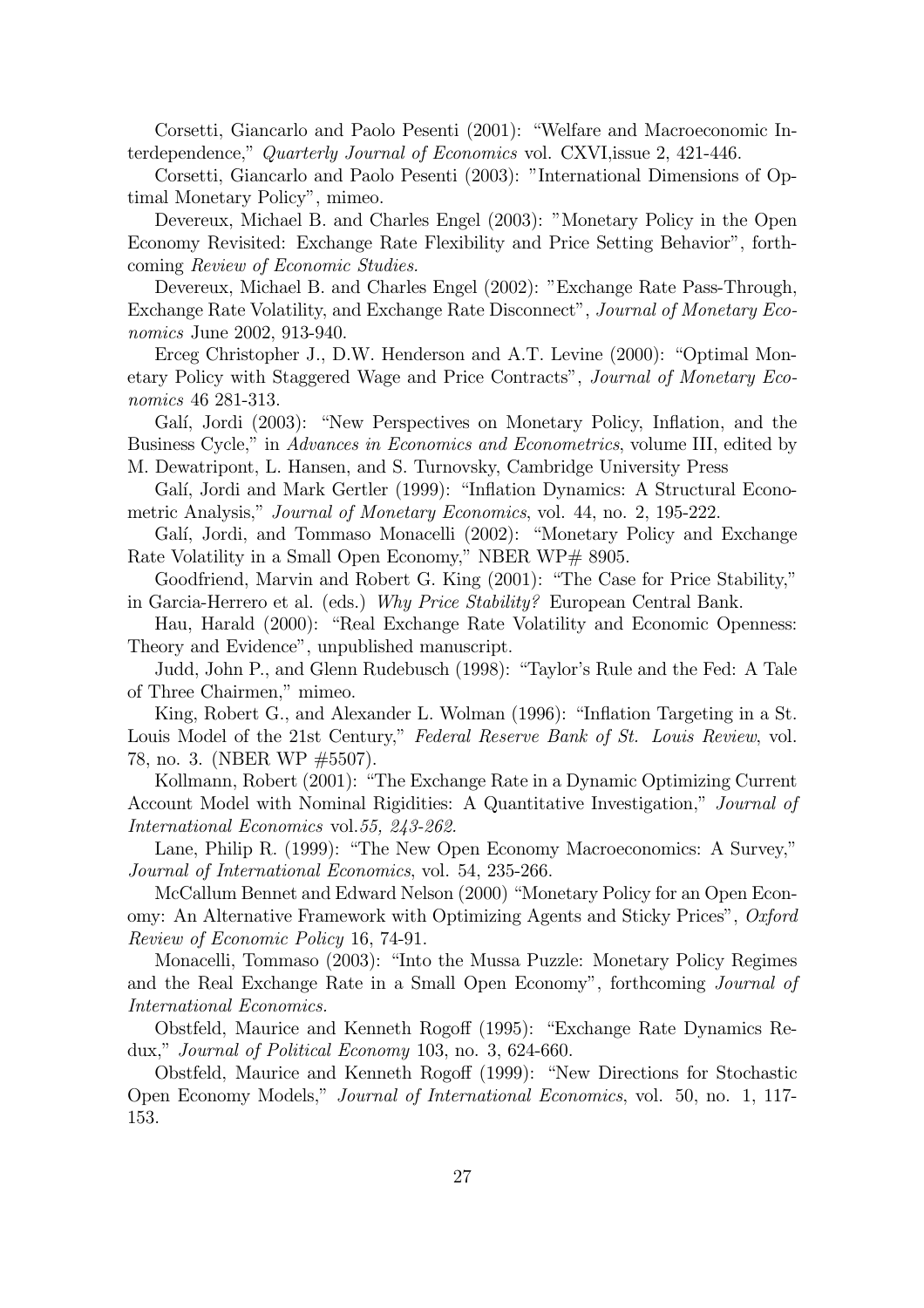Orphanides, Athanasios (1999): "The Quest for Prosperity Without Inflation" mimeo.

Pappa, Evi (2003): "Should the Fed and the ECB Cooperate ? Optimal Monetary Policy in a Two-Country World," *Journal of Monetary Economics* forthcoming.

Parrado, Eric and Andrés Velasco (2002): "Optimal Interest Rate Policy in a Small Open Economy," NBER WP# 8721.

Rotemberg, Julio and Michael Woodford (1999): "Interest Rate Rules in an Estimated Sticky Price Model," in J.B. Taylor ed., Monetary Policy Rules, University of Chicago Press.

Sbordone, Argia (1998): "Prices and Unit Labor Costs: Testing Models of Pricing Behavior," mimeo.

Schmitt-Grohé Stephanie and Martín Uribe (2001): "Stabilization Policy and the Costs of Dollarization", Journal of Money, Credit, and Banking 33, 482-509.

Schmitt-Grohé Stephanie and Martín Uribe (2003): "Optimal Fiscal and Monetary Policy Under Sticky Prices", Journal of Economic Theory forthcoming.

Sutherland Alan (2003): "International Monetary Policy Coordination and Financial Market Integration", Mimeo University of St. Andrews.

Svensson, Lars E.O. (2000): "Open-Economy Inflation Targeting," Journal of International Economics, vol. 50, no. 1.

Taylor, John B. (1993): "Discretion versus Policy Rules in Practice," Carnegie-Rochester Series on Public Policy 39, 195-214.

Taylor, John B. editor (1999): Monetary Policy Rules, University of Chicago Press.

Vestin, D. (1999): "Price level Targeting versus Inflation Targeting in a Forward Looking Model," unpublished manuscript, IIES, Stockholm University.

Woodford, Michael (2003), Interest and Prices: Foundations of a Theory of Monetary Policy, Princeton University Press.

Yun, Tack (1996), "Monetary Policy, Nominal Price Rigidity, and Business Cycles", Journal of Monetary Economics, 37:345-70.